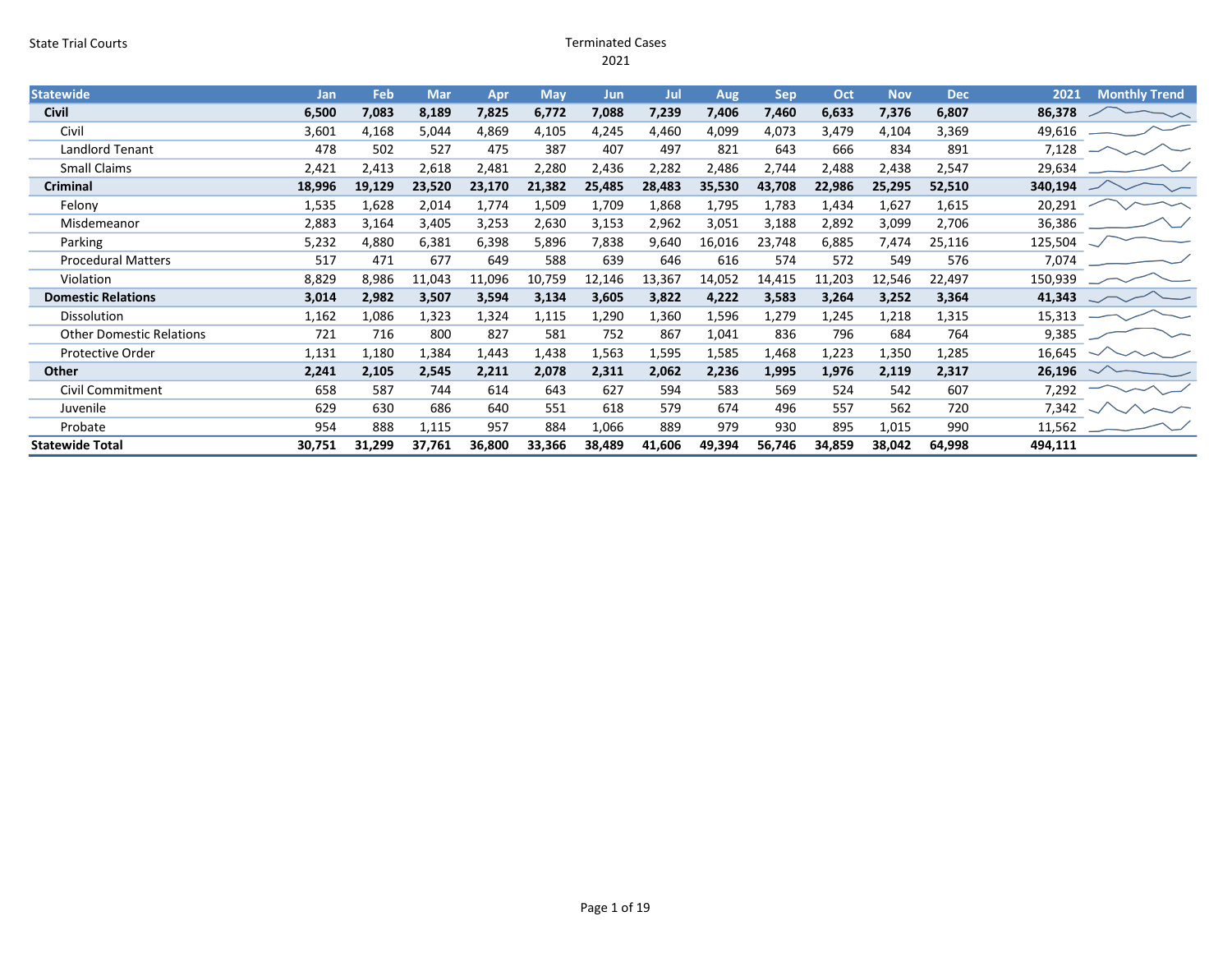| <b>Judicial District/Court</b>  | Jan   | Feb   | Mar   | Apr   | <b>May</b>     | <b>Jun</b>     | Jul   | Aug   | Sep   | Oct   | <b>Nov</b> | <b>Dec</b> | 2021   |
|---------------------------------|-------|-------|-------|-------|----------------|----------------|-------|-------|-------|-------|------------|------------|--------|
| $\mathbf{1}$                    | 1,605 | 1,667 | 1,786 | 1,825 | 1,355          | 1,861          | 1,705 | 1,760 | 1,611 | 1,504 | 1,531      | 1,716      | 19,926 |
| Jackson                         | 1,605 | 1,667 | 1,786 | 1,825 | 1,355          | 1,861          | 1,705 | 1,760 | 1,611 | 1,504 | 1,531      | 1,716      | 19,926 |
| Civil                           | 536   | 524   | 536   | 564   | 406            | 531            | 491   | 561   | 501   | 461   | 403        | 553        | 6,067  |
| Civil                           | 226   | 197   | 241   | 274   | 214            | 271            | 249   | 278   | 270   | 220   | 196        | 203        | 2,839  |
| <b>Landlord Tenant</b>          | 38    | 68    | 37    | 40    | 28             | 30             | 36    | 44    | 39    | 42    | 42         | 70         | 514    |
| <b>Small Claims</b>             | 272   | 259   | 258   | 250   | 164            | 230            | 206   | 239   | 192   | 199   | 165        | 280        | 2,714  |
| Criminal                        | 672   | 801   | 880   | 907   | 640            | 927            | 845   | 789   | 783   | 701   | 762        | 784        | 9,491  |
| Felony                          | 150   | 197   | 205   | 218   | 139            | 195            | 208   | 173   | 169   | 137   | 156        | 157        | 2,104  |
| Misdemeanor                     | 258   | 339   | 368   | 314   | 167            | 288            | 205   | 221   | 225   | 240   | 255        | 265        | 3,145  |
| <b>Procedural Matters</b>       | 57    | 61    | 61    | 60    | 71             | 70             | 68    | 71    | 69    | 73    | 38         | 82         | 781    |
| Violation                       | 207   | 204   | 246   | 315   | 263            | 374            | 364   | 324   | 320   | 251   | 313        | 280        | 3,461  |
| <b>Domestic Relations</b>       | 210   | 183   | 205   | 193   | 173            | 244            | 224   | 250   | 190   | 193   | 210        | 211        | 2,486  |
| Dissolution                     | 84    | 70    | 82    | 83    | 70             | 82             | 63    | 85    | 60    | 73    | 77         | 69         | 898    |
| <b>Other Domestic Relations</b> | 47    | 49    | 46    | 47    | 37             | 54             | 71    | 69    | 44    | 49    | 54         | 52         | 619    |
| Protective Order                | 79    | 64    | 77    | 63    | 66             | 108            | 90    | 96    | 86    | 71    | 79         | 90         | 969    |
| Other                           | 187   | 159   | 165   | 161   | 136            | 159            | 145   | 160   | 137   | 149   | 156        | 168        | 1,882  |
| Civil Commitment                | 46    | 48    | 46    | 58    | 50             | 34             | 42    | 43    | 28    | 43    | 44         | 33         | 515    |
| Juvenile                        | 63    | 58    | 56    | 46    | 30             | 46             | 45    | 46    | 43    | 68    | 39         | 58         | 598    |
| Probate                         | 78    | 53    | 63    | 57    | 56             | 79             | 58    | 71    | 66    | 38    | 73         | 77         | 769    |
|                                 |       |       |       |       |                |                |       |       |       |       |            |            |        |
| $2^{\circ}$                     | 1,594 | 2,000 | 2,372 | 2,298 | 1,883          | 2,006          | 1,990 | 2,167 | 1,972 | 1,846 | 1,770      | 1,710      | 23,608 |
| Lane                            | 1,594 | 2,000 | 2,372 | 2,298 | 1,883          | 2,006          | 1,990 | 2,167 | 1,972 | 1,846 | 1,770      | 1,710      | 23,608 |
| Civil                           | 589   | 580   | 826   | 794   | 701            | 652            | 738   | 733   | 722   | 621   | 674        | 551        | 8,181  |
| Civil                           | 288   | 329   | 491   | 491   | 414            | 398            | 406   | 384   | 382   | 337   | 297        | 259        | 4,476  |
| Landlord Tenant                 | 43    | 18    | 43    | 32    | 27             | 31             | 65    | 83    | 50    | 66    | 85         | 80         | 623    |
| <b>Small Claims</b>             | 258   | 233   | 292   | 271   | 260            | 223            | 267   | 266   | 290   | 218   | 292        | 212        | 3,082  |
| Criminal                        | 594   | 922   | 941   | 992   | 731            | 820            | 725   | 866   | 750   | 750   | 601        | 683        | 9,375  |
| Felony                          | 111   | 215   | 199   | 120   | 112            | 142            | 122   | 176   | 188   | 140   | 107        | 138        | 1,770  |
| Misdemeanor                     | 93    | 150   | 132   | 106   | 101            | 109            | 124   | 115   | 118   | 105   | 116        | 102        | 1,371  |
| <b>Procedural Matters</b>       | 44    | 26    | 45    | 58    | 32             | 41             | 38    | 39    | 34    | 42    | 38         | 49         | 486    |
| Violation                       | 346   | 531   | 565   | 708   | 486            | 528            | 441   | 536   | 410   | 463   | 340        | 394        | 5,748  |
| <b>Domestic Relations</b>       | 292   | 368   | 400   | 369   | 319            | 406            | 373   | 398   | 375   | 306   | 347        | 277        | 4,230  |
| Dissolution                     | 99    | 117   | 141   | 111   | 97             | 131            | 118   | 132   | 111   | 104   | 110        | 92         | 1,363  |
| <b>Other Domestic Relations</b> | 47    | 76    | 86    | 69    | 47             | 74             | 46    | 73    | 58    | 57    | 49         | 49         | 731    |
| Protective Order                | 146   | 175   | 173   | 189   | 175            | 201            | 209   | 193   | 206   | 145   | 188        | 136        | 2,136  |
| Other                           | 119   | 130   | 205   | 143   | 132            | 128            | 154   | 170   | 125   | 169   | 148        | 199        | 1,822  |
| Civil Commitment                | 14    | 5     | 5     | 5     | $\overline{2}$ | $\overline{2}$ | 12    | 14    | 13    | 9     | 24         | 52         | 157    |
| Juvenile                        | 39    | 48    | 93    | 65    | 52             | 43             | 60    | 64    | 39    | 78    | 52         | 54         | 687    |
| Probate                         | 66    | 77    | 107   | 73    | 78             | 83             | 82    | 92    | 73    | 82    | 72         | 93         | 978    |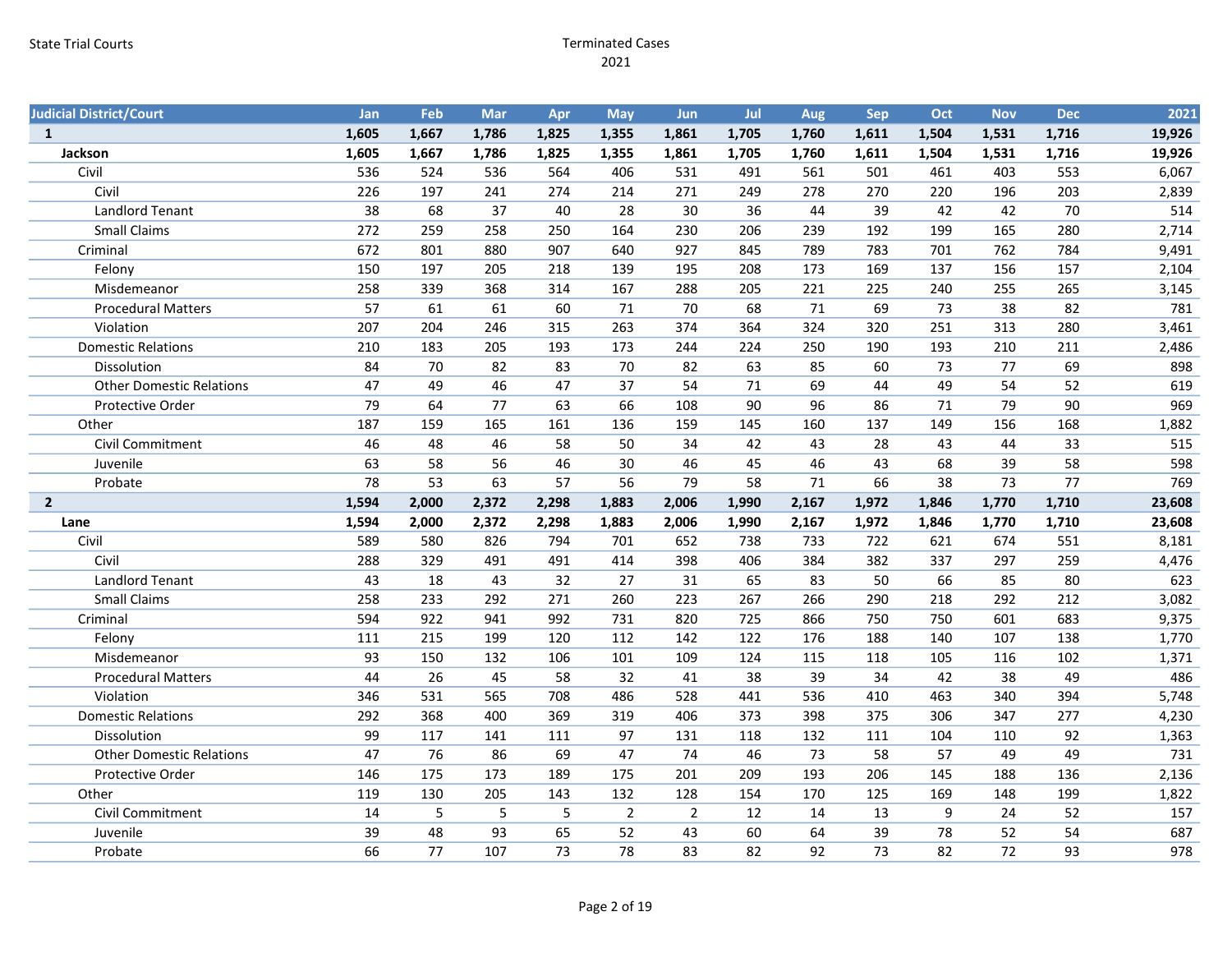| <b>Judicial District/Court</b>  | Jan             | Feb             | <b>Mar</b> | Apr    | <b>May</b> | <b>Jun</b> | Jul    | Aug    | Sep    | Oct    | <b>Nov</b> | <b>Dec</b> | 2021    |
|---------------------------------|-----------------|-----------------|------------|--------|------------|------------|--------|--------|--------|--------|------------|------------|---------|
| $\overline{\mathbf{3}}$         | 1,698           | 1,710           | 1,976      | 1,910  | 1,597      | 1,732      | 1,633  | 1,965  | 1,574  | 1,465  | 1,730      | 1,767      | 20,757  |
| <b>Marion</b>                   | 1,698           | 1,710           | 1,976      | 1,910  | 1,597      | 1,732      | 1,633  | 1,965  | 1,574  | 1,465  | 1,730      | 1,767      | 20,757  |
| Civil                           | 619             | 592             | 706        | 738    | 661        | 546        | 477    | 801    | 476    | 509    | 656        | 791        | 7,572   |
| Civil                           | 348             | 314             | 410        | 414    | 345        | 341        | 285    | 369    | 254    | 341    | 378        | 399        | 4,198   |
| <b>Landlord Tenant</b>          | 71              | 84              | 97         | 66     | 38         | 37         | 35     | 168    | 119    | 68     | 87         | 73         | 943     |
| <b>Small Claims</b>             | 200             | 194             | 199        | 258    | 278        | 168        | 157    | 264    | 103    | 100    | 191        | 319        | 2,431   |
| Criminal                        | 643             | 699             | 766        | 677    | 535        | 696        | 678    | 703    | 692    | 598    | 656        | 562        | 7,905   |
| Felony                          | 126             | 129             | 116        | 118    | 118        | 118        | 135    | 132    | 144    | 138    | 148        | 132        | 1,554   |
| Misdemeanor                     | 187             | 204             | 200        | 156    | 153        | 160        | 153    | 170    | 156    | 150    | 166        | 153        | 2,008   |
| <b>Procedural Matters</b>       | 26              | 25              | 115        | 46     | 58         | 58         | 60     | 38     | 40     | 35     | 27         | 32         | 560     |
| Violation                       | 304             | 341             | 335        | 357    | 206        | 360        | 330    | 363    | 352    | 275    | 315        | 245        | 3,783   |
| <b>Domestic Relations</b>       | 239             | 238             | 304        | 300    | 232        | 338        | 311    | 279    | 262    | 219    | 259        | 280        | 3,261   |
| Dissolution                     | 83              | 85              | 120        | 125    | 111        | 143        | 124    | 118    | 111    | 94     | 104        | 117        | 1,335   |
| <b>Other Domestic Relations</b> | 79              | 83              | 71         | 88     | 50         | 92         | 76     | 73     | 57     | 53     | 75         | 75         | 872     |
| Protective Order                | $\overline{77}$ | 70              | 113        | 87     | 71         | 103        | 111    | 88     | 94     | 72     | 80         | 88         | 1,054   |
| Other                           | 197             | 181             | 200        | 195    | 169        | 152        | 167    | 182    | 144    | 139    | 159        | 134        | 2,019   |
| Civil Commitment                | 36              | $\overline{27}$ | 52         | 34     | 56         | 36         | 39     | 50     | 28     | 28     | 25         | 32         | 443     |
| Juvenile                        | 46              | 75              | 55         | 69     | 35         | 61         | 46     | 52     | 36     | 50     | 65         | 38         | 628     |
| Probate                         | 115             | 79              | 93         | 92     | 78         | 55         | 82     | 80     | 80     | 61     | 69         | 64         | 948     |
| 4                               | 12,564          | 12,710          | 15,451     | 14,828 | 14,292     | 17,004     | 20,486 | 27,847 | 35,654 | 16,647 | 18,480     | 46,240     | 252,203 |
|                                 |                 |                 |            |        |            |            |        |        |        |        |            |            |         |
| <b>Multnomah</b>                | 12,564          | 12,710          | 15,451     | 14,828 | 14,292     | 17,004     | 20,486 | 27,847 | 35,654 | 16,647 | 18,480     | 46,240     | 252,203 |
| Civil                           | 1,239           | 1,390           | 1,660      | 1,524  | 1,465      | 1,424      | 1,405  | 1,413  | 1,295  | 1,502  | 1,514      | 1,138      | 16,969  |
| Civil                           | 733             | 1,018           | 1,287      | 1,126  | 996        | 896        | 1,023  | 997    | 940    | 664    | 1,025      | 520        | 11,225  |
| <b>Landlord Tenant</b>          | 127             | 108             | 105        | 112    | 114        | 111        | 118    | 203    | 136    | 146    | 252        | 253        | 1,785   |
| <b>Small Claims</b>             | 379             | 264             | 268        | 286    | 355        | 417        | 264    | 213    | 219    | 692    | 237        | 365        | 3,959   |
| Criminal                        | 10,424          | 10,311          | 12,556     | 12,181 | 11,715     | 14,453     | 17,692 | 24,791 | 33,112 | 13,883 | 15,974     | 43,796     | 220,888 |
| Felony                          | 109             | 111             | 176        | 192    | 144        | 169        | 229    | 247    | 177    | 135    | 217        | 247        | 2,153   |
| Misdemeanor                     | 420             | 461             | 231        | 174    | 163        | 458        | 304    | 406    | 566    | 620    | 550        | 362        | 4,715   |
| Parking                         | 5,232           | 4,880           | 6,381      | 6,398  | 5,896      | 7,838      | 9,640  | 16,016 | 23,748 | 6,885  | 7,474      | 25,116     | 125,504 |
| <b>Procedural Matters</b>       | 54              | 46              | 51         | 40     | 40         | 53         | 55     | 47     | 58     | 63     | 60         | 56         | 623     |
| Violation                       | 4,609           | 4,813           | 5,717      | 5,377  | 5,472      | 5,935      | 7,464  | 8,075  | 8,563  | 6,180  | 7,673      | 18,015     | 87,893  |
| <b>Domestic Relations</b>       | 459             | 530             | 692        | 665    | 644        | 641        | 960    | 1,189  | 798    | 821    | 631        | 817        | 8,847   |
| <b>Dissolution</b>              | 153             | 144             | 231        | 166    | 114        | 176        | 355    | 435    | 257    | 306    | 213        | 316        | 2,866   |
| <b>Other Domestic Relations</b> | 117             | 118             | 159        | 115    | 116        | 138        | 278    | 355    | 240    | 261    | 96         | 215        | 2,208   |
| Protective Order                | 189             | 268             | 302        | 384    | 414        | 327        | 327    | 399    | 301    | 254    | 322        | 286        | 3,773   |
| Other                           | 442             | 479             | 543        | 458    | 468        | 486        | 429    | 454    | 449    | 441    | 361        | 489        | 5,499   |
| Civil Commitment                | 194             | 244             | 262        | 206    | 225        | 197        | 226    | 201    | 205    | 234    | 130        | 243        | 2,567   |
| Juvenile                        | 118             | 110             | 103        | 80     | 92         | 114        | 93     | 104    | 95     | 66     | 92         | 101        | 1,168   |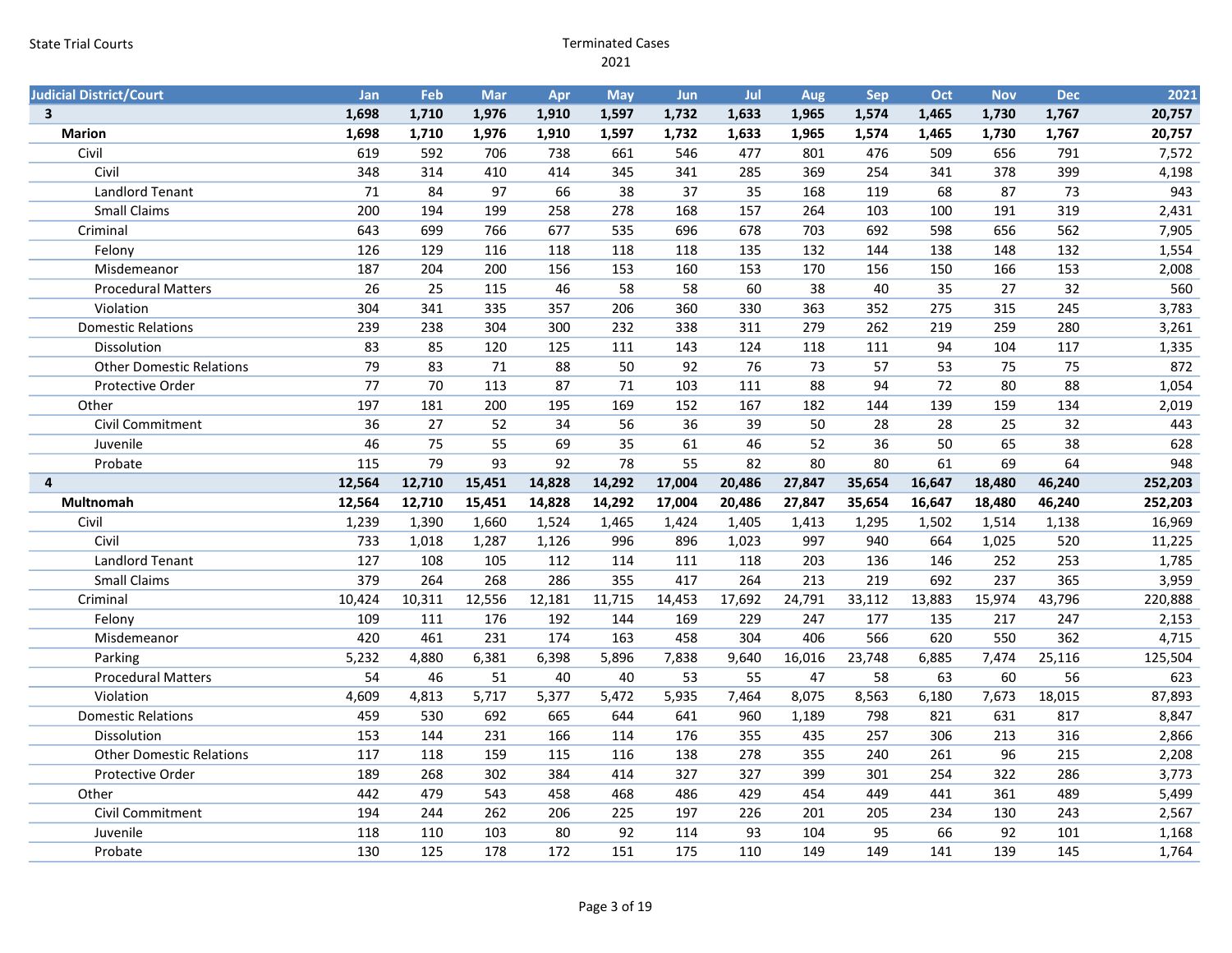| <b>Judicial District/Court</b>  | Jan              | <b>Feb</b>     | Mar            | Apr            | <b>May</b>     | <b>Jun</b>       | Jul            | Aug                     | Sep                     | Oct                     | <b>Nov</b>              | <b>Dec</b>              | 2021           |
|---------------------------------|------------------|----------------|----------------|----------------|----------------|------------------|----------------|-------------------------|-------------------------|-------------------------|-------------------------|-------------------------|----------------|
| 5 <sup>5</sup>                  | 1,267            | 1,328          | 1,748          | 1,488          | 1,299          | 1,473            | 1,469          | 1,331                   | 1,616                   | 1,207                   | 1,380                   | 1,208                   | 16,814         |
| Clackamas                       | 1,267            | 1,328          | 1,748          | 1,488          | 1,299          | 1,473            | 1,469          | 1,331                   | 1,616                   | 1,207                   | 1,380                   | 1,208                   | 16,814         |
| Civil                           | 439              | 600            | 627            | 558            | 507            | 593              | 577            | 449                     | 755                     | 523                     | 606                     | 489                     | 6,723          |
| Civil                           | 374              | 383            | 459            | 412            | 369            | 452              | 392            | 319                     | 297                     | 396                     | 363                     | 352                     | 4,568          |
| <b>Landlord Tenant</b>          | 21               | 18             | 16             | 19             | 13             | 11               | 12             | $\overline{7}$          | 9                       | 5                       | 13                      | 20                      | 164            |
| <b>Small Claims</b>             | 44               | 199            | 152            | 127            | 125            | 130              | 173            | 123                     | 449                     | 122                     | 230                     | 117                     | 1,991          |
| Criminal                        | 381              | 351            | 711            | 447            | 380            | 411              | 439            | 416                     | 411                     | 338                     | 374                     | 325                     | 4,984          |
| Felony                          | 95               | 111            | 277            | 108            | 102            | 109              | 125            | 103                     | 116                     | 83                      | 103                     | 93                      | 1,425          |
| Misdemeanor                     | 209              | 188            | 373            | 261            | 205            | 217              | 237            | 225                     | 221                     | 182                     | 200                     | 173                     | 2,691          |
| <b>Procedural Matters</b>       | 72               | 48             | 60             | 75             | 71             | 82               | 75             | 85                      | 68                      | 63                      | 69                      | 58                      | 826            |
| Violation                       | 5                | 4              | 1              | 3              | $\overline{2}$ | $\mathsf 3$      | $\overline{2}$ | 3                       | $6\phantom{1}6$         | 10                      | $\overline{2}$          | $\mathbf{1}$            | 42             |
| <b>Domestic Relations</b>       | 252              | 221            | 219            | 303            | 245            | 287              | 284            | 275                     | 266                     | 247                     | 243                     | 235                     | 3,077          |
| Dissolution                     | 111              | 98             | 96             | 131            | 99             | 116              | 102            | 126                     | 132                     | 86                      | 97                      | 114                     | 1,308          |
| <b>Other Domestic Relations</b> | 64               | 61             | 55             | 92             | 50             | 70               | 66             | 63                      | 48                      | 78                      | 69                      | 45                      | 761            |
| Protective Order                | 77               | 62             | 68             | 80             | 96             | 101              | 116            | 86                      | 86                      | 83                      | 77                      | 76                      | 1,008          |
| Other                           | 195              | 156            | 191            | 180            | 167            | 182              | 169            | 191                     | 184                     | 99                      | 157                     | 159                     | 2,030          |
| <b>Civil Commitment</b>         | 55               | 48             | 60             | 48             | 59             | 53               | 47             | 62                      | 54                      | 19                      | 64                      | 51                      | 620            |
| Juvenile                        | 27               | 27             | 32             | 36             | 26             | 33               | 22             | 30                      | 33                      | 27                      | 27                      | 25                      | 345            |
| Probate                         | 113              | 81             | 99             | 96             | 82             | 96               | 100            | 99                      | 97                      | 53                      | 66                      | 83                      | 1,065          |
| 6                               | 819              | 900            | 1,099          | 1,087          | 943            | 918              | 910            | 907                     | 788                     | 716                     | 685                     | 766                     | 10,538         |
| <b>Morrow</b>                   | 46               | 38             | 44             | 43             | 48             | 38               | 40             | 52                      | 31                      | 33                      | 43                      | 32                      | 488            |
| Civil                           | 10               | 13             | 11             | 13             | 14             | 14               | $9\,$          | 20                      | 11                      | $\overline{7}$          | 16                      | 9                       | 147            |
| Civil                           | 8                | 11             | $\overline{7}$ | 11             | 6              | 9                | $\overline{7}$ | 14                      | $\boldsymbol{6}$        | 5                       | 8                       | 5                       | 97             |
| <b>Landlord Tenant</b>          |                  |                |                |                |                | $\overline{4}$   |                | $\overline{4}$          | $\overline{2}$          | $\mathbf{1}$            | $\overline{\mathbf{4}}$ | $\overline{3}$          | 18             |
| <b>Small Claims</b>             | $\overline{2}$   | $\overline{2}$ | 4              | $\overline{2}$ | 8              | $\mathbf{1}$     | $\overline{2}$ | $\overline{2}$          | $\overline{3}$          | $\mathbf 1$             | $\overline{4}$          | $\mathbf 1$             | 32             |
| Criminal                        | 20               | 14             | 16             | $\overline{7}$ | 12             | 12               | 15             | 10                      | 10                      | 10                      | 12                      | 10                      | 148            |
| Felony                          | 11               | 9              | 11             | $\overline{4}$ |                | $\overline{4}$   | $\overline{7}$ | 3                       | $\boldsymbol{6}$        | $\overline{\mathbf{4}}$ | 6                       | $\overline{\mathbf{4}}$ | 69             |
| Misdemeanor                     | 8                | $\overline{4}$ | $\overline{4}$ |                | 12             | $6\phantom{1}$   | $\overline{3}$ | $\overline{7}$          | $\overline{4}$          | 5                       | $\overline{4}$          | $\overline{\mathbf{4}}$ | 61             |
| <b>Procedural Matters</b>       |                  | $\mathbf{1}$   |                | 3              |                | $\overline{2}$   | 5              |                         |                         | $\mathbf{1}$            |                         | $\overline{2}$          | 14             |
| Violation                       | $\mathbf{1}$     |                | $\mathbf{1}$   |                |                |                  |                |                         |                         |                         | $\overline{2}$          |                         | $\overline{4}$ |
| <b>Domestic Relations</b>       | 10               | $\sqrt{6}$     | $\overline{7}$ | 15             | 13             | 6                | 11             | 13                      | 9                       | 13                      | 10                      | $\overline{7}$          | 120            |
| Dissolution                     | $\overline{3}$   | $\overline{2}$ | $\overline{4}$ | 4              | $\overline{7}$ | $\overline{2}$   | $\overline{4}$ | 5                       | $\overline{\mathbf{4}}$ | $\boldsymbol{6}$        | 4                       | $\overline{2}$          | 47             |
| <b>Other Domestic Relations</b> | $\overline{2}$   | $\mathbf 1$    | $\overline{2}$ | 5              | 5              | $\overline{3}$   |                | $\overline{4}$          | 3                       | 3                       | $\overline{3}$          | $\overline{3}$          | 34             |
| Protective Order                | 5                | $\overline{3}$ | $\mathbf{1}$   | 6              | $\mathbf{1}$   | $\mathbf{1}$     | $\overline{7}$ | $\overline{\mathbf{4}}$ | $\overline{2}$          | 4                       | 3                       | $\overline{2}$          | 39             |
| Other                           | $\boldsymbol{6}$ | 5              | 10             | 8              | 9              | $\boldsymbol{6}$ | 5              | $\overline{9}$          | $\mathbf{1}$            | $\mathsf{3}$            | 5                       | $6\phantom{1}$          | 73             |
| Civil Commitment                | $\mathbf{1}$     |                | $\overline{2}$ |                |                | 5                | $\overline{2}$ | $\overline{2}$          |                         | $\mathbf{1}$            |                         | $\mathbf{1}$            | 14             |
| Juvenile                        | $\overline{4}$   | $\mathbf{3}$   | 4              | 4              | $\overline{7}$ |                  |                | 5                       |                         | $\mathbf{1}$            | 3                       | $\mathsf{3}$            | 34             |
| Probate                         | $\mathbf{1}$     | $\overline{2}$ | 4              | $\overline{4}$ | $\overline{2}$ | $\mathbf{1}$     | 3              | $\overline{2}$          | $\mathbf{1}$            | $\mathbf{1}$            | $\overline{2}$          | $\overline{2}$          | 25             |
|                                 |                  |                |                |                |                |                  |                |                         |                         |                         |                         |                         |                |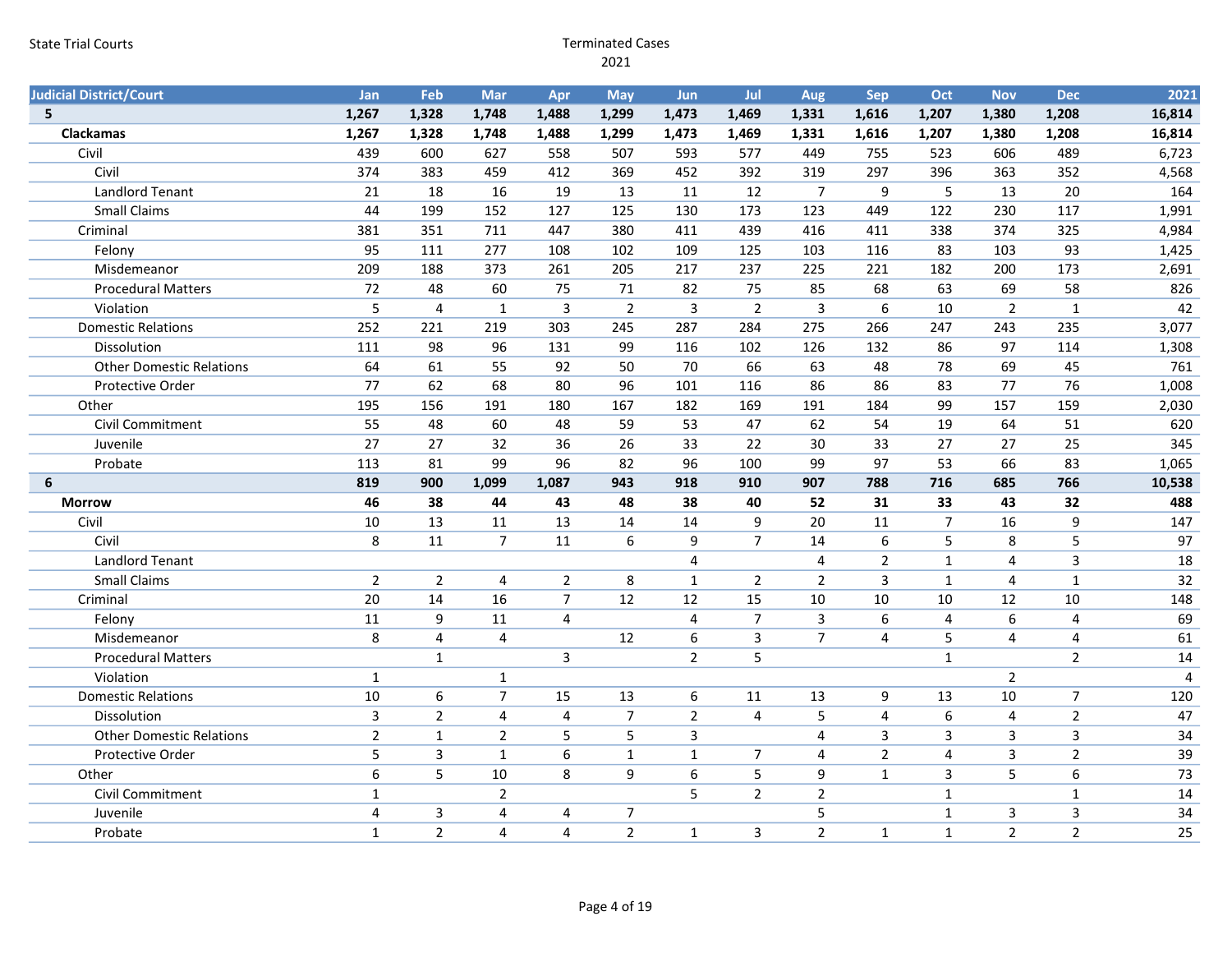| <b>Judicial District/Court</b>  | Jan            | Feb                     | <b>Mar</b>     | Apr            | <b>May</b>     | Jun            | Jul                 | Aug                     | <b>Sep</b>     | <b>Oct</b>       | <b>Nov</b>     | <b>Dec</b>              | 2021           |
|---------------------------------|----------------|-------------------------|----------------|----------------|----------------|----------------|---------------------|-------------------------|----------------|------------------|----------------|-------------------------|----------------|
| Umatilla                        | 773            | 862                     | 1,055          | 1,044          | 895            | 880            | 870                 | 855                     | 757            | 683              | 642            | 734                     | 10,050         |
| Civil                           | 150            | 170                     | 194            | 164            | 168            | 163            | 158                 | 145                     | 142            | 162              | 147            | 186                     | 1,949          |
| Civil                           | 61             | 100                     | 81             | 68             | 80             | 78             | 64                  | 62                      | 67             | 59               | 78             | 100                     | 898            |
| <b>Landlord Tenant</b>          | 10             | 10                      | 19             | 10             | $\overline{7}$ | $\overline{7}$ | 17                  | 11                      | 10             | 16               | 17             | 20                      | 154            |
| <b>Small Claims</b>             | 79             | 60                      | 94             | 86             | 81             | 78             | 77                  | 72                      | 65             | 87               | 52             | 66                      | 897            |
| Criminal                        | 496            | 590                     | 760            | 760            | 616            | 578            | 574                 | 610                     | 511            | 433              | 410            | 424                     | 6,762          |
| Felony                          | 41             | 47                      | 60             | 77             | 56             | 47             | 47                  | 65                      | 49             | 45               | 39             | 47                      | 620            |
| Misdemeanor                     | 76             | 96                      | 136            | 108            | 95             | 87             | 91                  | 115                     | 84             | 58               | 101            | 99                      | 1,146          |
| <b>Procedural Matters</b>       | 15             | 13                      | 34             | 15             | 20             | $\overline{7}$ | 17                  | 14                      | 11             | 10               | 16             | 19                      | 191            |
| Violation                       | 364            | 434                     | 530            | 560            | 445            | 437            | 419                 | 416                     | 367            | 320              | 254            | 259                     | 4,805          |
| <b>Domestic Relations</b>       | 76             | 53                      | 51             | 72             | 61             | 85             | 86                  | 58                      | 53             | 43               | 48             | 73                      | 759            |
| Dissolution                     | 31             | 28                      | 24             | 25             | 21             | 32             | 33                  | 16                      | 19             | 15               | 12             | 32                      | 288            |
| <b>Other Domestic Relations</b> | 30             | 12                      | 10             | 22             | 24             | 26             | 23                  | 16                      | 14             | 8                | 21             | 16                      | 222            |
| Protective Order                | 15             | 13                      | 17             | 25             | 16             | 27             | 30                  | 26                      | 20             | 20               | 15             | 25                      | 249            |
| Other                           | 51             | 49                      | 50             | 48             | 50             | 54             | 52                  | 42                      | 51             | 45               | 37             | 51                      | 580            |
| Civil Commitment                | 11             | 11                      | 12             | $\overline{7}$ | 16             | 12             | 8                   | 9                       | 10             | 9                | 12             | $\overline{12}$         | 129            |
| Juvenile                        | 24             | 16                      | 14             | 21             | 12             | 17             | 21                  | 8                       | 17             | 21               | $\overline{7}$ | 19                      | 197            |
| Probate                         | 16             | 22                      | 24             | 20             | 22             | 25             | 23                  | 25                      | 24             | 15               | 18             | 20                      | 254            |
| $\overline{\mathbf{z}}$         | 656            | 651                     | 748            | 653            | 622            | 673            | 751                 | 760                     | 807            | 649              | 648            | 630                     | 8,248          |
|                                 |                |                         |                |                |                |                |                     |                         |                |                  |                |                         |                |
| Gilliam                         | 4              | 13                      | 12             | 9              | 10             | 11             | 8                   | $\overline{\mathbf{2}}$ | 10             | 10               | 11             | $\overline{\mathbf{4}}$ | 104            |
| Civil                           | $\mathbf{1}$   | $\mathbf{1}$            | $\mathbf{1}$   |                | $\overline{2}$ | $\mathbf 1$    | $\mathbf 1$         | $\mathbf{1}$            | $\mathbf{1}$   | $\overline{2}$   | $\overline{2}$ | $\mathbf{1}$            | 14             |
| Civil                           |                | $\mathbf 1$             | $\mathbf{1}$   |                | $\overline{2}$ | $\mathbf 1$    | $\mathbf 1$         | $\mathbf{1}$            | $\mathbf{1}$   | $\overline{2}$   | $\overline{2}$ | $\mathbf{1}$            | 13             |
| <b>Small Claims</b>             | $\mathbf{1}$   |                         |                |                |                |                |                     |                         |                |                  |                |                         | 1              |
| Criminal                        | $\mathbf 1$    | 8                       | 9              | 5              | 8              | 8              | 6                   | $\mathbf{1}$            | 3              | $\boldsymbol{6}$ | 8              | $\overline{2}$          | 65             |
| Felony                          | $\mathbf{1}$   | $\overline{2}$          | $\overline{2}$ | $\mathbf{1}$   | $\overline{3}$ | $\overline{2}$ | $\mathbf 2$         |                         | $\mathbf{1}$   | $\mathbf{1}$     | $\overline{2}$ |                         | 17             |
| Misdemeanor                     |                | $\mathbf{1}$            | 3              | $\mathbf{1}$   | $\mathbf{1}$   | 4              | 3                   |                         | $\mathbf{1}$   | $\overline{2}$   | 5              | $\mathbf{1}$            | $22\,$         |
| <b>Procedural Matters</b>       |                | $\mathbf{1}$            | 3              |                | $\mathbf{1}$   |                | $\mathbf 1$         |                         | $\mathbf{1}$   |                  |                |                         | $\overline{7}$ |
| Violation                       |                | $\overline{\mathbf{4}}$ | $\mathbf{1}$   | $\mathbf{3}$   | $\overline{3}$ | $\overline{2}$ |                     | $\mathbf 1$             |                | $\overline{3}$   | $\mathbf{1}$   | $\mathbf{1}$            | 19             |
| <b>Domestic Relations</b>       | $\overline{2}$ |                         | $\overline{2}$ | $\overline{2}$ |                | $\overline{2}$ | $\mathbf{1}$        |                         | $\overline{2}$ | $\overline{2}$   |                | $\mathbf{1}$            | 14             |
| Dissolution                     | $\mathbf 1$    |                         | $\mathbf 1$    | $\mathbf{1}$   |                | $\mathbf{1}$   |                     |                         | $\mathbf{1}$   | $\overline{2}$   |                | $\mathbf{1}$            | $\,8\,$        |
| <b>Other Domestic Relations</b> | $\mathbf{1}$   |                         | $\mathbf{1}$   |                |                |                | $\mathbf{1}$        |                         | $\mathbf{1}$   |                  |                |                         | 4              |
| Protective Order                |                |                         |                | $\mathbf{1}$   |                | $\mathbf{1}$   |                     |                         |                |                  |                |                         | $\overline{2}$ |
| Other                           |                | 4                       |                | $\overline{2}$ |                |                |                     |                         | $\overline{4}$ |                  | $\mathbf{1}$   |                         | 11             |
| Juvenile                        |                | $\overline{4}$          |                | $\overline{2}$ |                |                |                     |                         | $\overline{4}$ |                  | $\mathbf{1}$   |                         | 11             |
| <b>Hood River</b>               | 295            | 237                     | 300            | 235            | 254            | 252            | 284                 | 341                     | 313            | 227              | 273            | 252                     | 3,263          |
| Civil                           | 23             | 18                      | 26             | 21             | 20             | 13             | 29                  | 15                      | 23             | 24               | 20             | 26                      | 258            |
| Civil                           | 13             | 9                       | 12             | 14             | 12             | 10             | 19                  | $\boldsymbol{6}$        | 15             | 17               | 16             | 20                      | 163            |
| <b>Landlord Tenant</b>          | 10             |                         | 14             |                |                |                | $\overline{2}$<br>8 |                         | $\mathbf{1}$   | $\mathbf 1$      |                | $\mathbf{1}$            | 5<br>90        |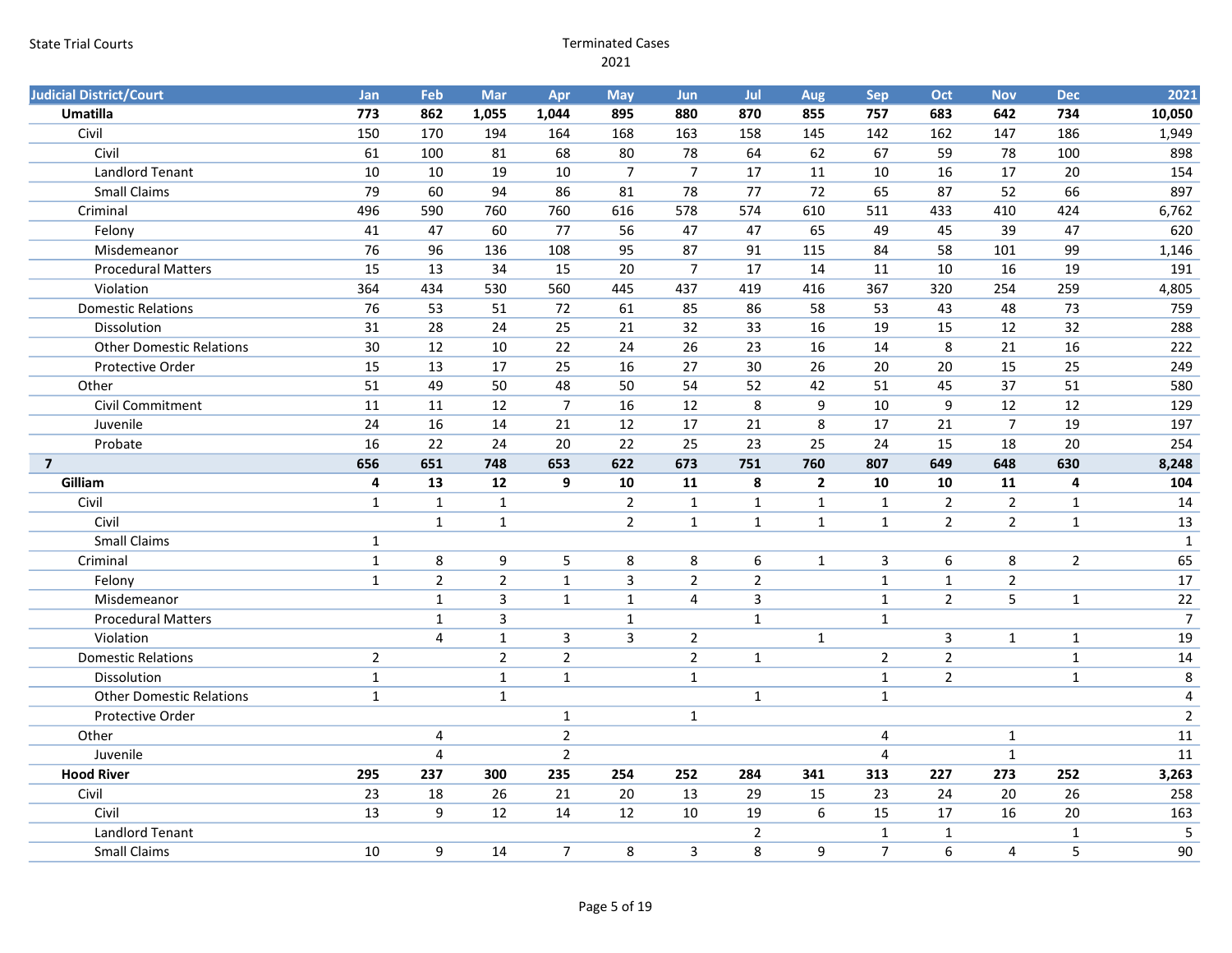| <b>Judicial District/Court</b>  | Jan            | Feb             | Mar            | Apr            | <b>May</b>     | <b>Jun</b>     | Jul            | Aug              | <b>Sep</b>              | Oct            | <b>Nov</b>     | <b>Dec</b>     | 2021           |
|---------------------------------|----------------|-----------------|----------------|----------------|----------------|----------------|----------------|------------------|-------------------------|----------------|----------------|----------------|----------------|
| Criminal                        | 247            | 196             | 240            | 190            | 207            | 214            | 239            | 301              | 260                     | 186            | 232            | 205            | 2,717          |
| Felony                          | 14             | $\overline{7}$  | 10             | 8              | 15             | $9\,$          | $\overline{7}$ | $\boldsymbol{6}$ | 24                      | 5              | 9              | 5              | 119            |
| Misdemeanor                     | 28             | 39              | 39             | 41             | 35             | 34             | 34             | 35               | 51                      | 27             | 39             | 31             | 433            |
| <b>Procedural Matters</b>       | $\overline{2}$ | 3               | $\mathsf{3}$   | 3              | $\overline{4}$ | $\overline{2}$ | $\overline{7}$ | 6                | $\overline{4}$          | 5              | $\overline{2}$ | $\overline{2}$ | 43             |
| Violation                       | 203            | 147             | 188            | 138            | 153            | 169            | 191            | 254              | 181                     | 149            | 182            | 167            | 2,122          |
| <b>Domestic Relations</b>       | 12             | 12              | 15             | 10             | 15             | 13             | $9$            | 12               | 15                      | $\overline{7}$ | 8              | 16             | 144            |
| Dissolution                     | $\overline{4}$ | 10              | $\overline{7}$ | $\overline{7}$ | $\overline{7}$ | $\sqrt{6}$     | 5              | 10               | 8                       | $\overline{2}$ | 5              | 11             | 82             |
| <b>Other Domestic Relations</b> | $\overline{a}$ | $\mathbf 1$     | 5              | $\mathbf 1$    | $\overline{4}$ | $\overline{4}$ | $\mathbf{1}$   | $\mathbf{1}$     | $\overline{3}$          | $\mathbf 1$    | $\overline{3}$ | $\mathbf{1}$   | 29             |
| Protective Order                | $\overline{4}$ | $\mathbf{1}$    | $\mathsf{3}$   | $\overline{2}$ | $\overline{4}$ | $\mathbf{3}$   | $\overline{3}$ | $\mathbf{1}$     | $\overline{4}$          | $\overline{4}$ |                | $\overline{4}$ | 33             |
| Other                           | 13             | 11              | 19             | 14             | 12             | 12             | $\overline{7}$ | 13               | 15                      | 10             | 13             | $\overline{5}$ | 144            |
| Civil Commitment                |                | 3               | $\mathsf{3}$   | $\overline{2}$ | $\mathbf{3}$   | $\overline{4}$ | $\mathbf 1$    | $\mathbf 1$      | $\mathbf 2$             | $\mathbf 2$    | 3              |                | 24             |
| Juvenile                        | 8              | $\overline{2}$  | 8              | $\overline{7}$ | $\mathbf{1}$   |                | $\overline{2}$ | $\overline{2}$   | 6                       | $\mathsf{3}$   | $\overline{4}$ | $\mathbf{1}$   | 44             |
| Probate                         | 5              | 6               | 8              | 5              | 8              | 8              | $\overline{4}$ | 10               | $\overline{7}$          | 5              | 6              | $\overline{4}$ | 76             |
| Sherman                         | 16             | 16              | 11             | 19             | 9              | 13             | 15             | 20               | 15                      | 16             | 8              | 15             | 173            |
| Civil                           | $\mathbf 1$    | $\overline{2}$  | $\overline{2}$ | $\overline{2}$ | $\overline{2}$ | $\mathbf 1$    | 4              | $\overline{3}$   | $\mathbf{1}$            | $\mathbf{1}$   | $\overline{2}$ | $\mathbf{1}$   | 22             |
| Civil                           | $\mathbf{1}$   | $\overline{2}$  | $\overline{2}$ | $\mathbf{1}$   | $\mathbf{1}$   | $\mathbf{1}$   | $\mathbf{3}$   | $\overline{3}$   |                         |                | $\mathbf{1}$   |                | 15             |
| <b>Small Claims</b>             |                |                 |                | $\mathbf{1}$   | $\mathbf{1}$   |                | $\mathbf{1}$   |                  | $\mathbf 1$             | $\mathbf{1}$   | $\mathbf{1}$   | $\mathbf 1$    | $\overline{7}$ |
| Criminal                        | 11             | 14              | 8              | 16             | $\overline{4}$ | $\,8\,$        | 10             | 11               | 11                      | 12             | 3              | 13             | 121            |
| Felony                          | $\mathbf{1}$   | 3               | $\overline{2}$ | 4              |                |                | 3              | 3                | $\mathbf{1}$            | $\overline{2}$ |                | $\overline{3}$ | 22             |
| Misdemeanor                     | $\overline{4}$ | $\overline{7}$  | $\overline{3}$ | 10             | $\overline{2}$ | 5              | $\overline{4}$ | 5                | 6                       | 5              | $\overline{2}$ | 6              | 59             |
| <b>Procedural Matters</b>       |                |                 | $\mathbf{1}$   | $\mathbf{1}$   |                |                |                | $\overline{2}$   | $\mathbf{1}$            |                |                | $\overline{2}$ | $\overline{7}$ |
| Violation                       | 6              | $\overline{4}$  | $\overline{2}$ | $\mathbf{1}$   | $\overline{2}$ | $\mathbf{3}$   | $\mathbf{3}$   | $\mathbf{1}$     | 3                       | 5              | $\mathbf{1}$   | $\overline{2}$ | 33             |
| <b>Domestic Relations</b>       | $\overline{2}$ |                 |                | $\mathbf 1$    | $\mathbf{1}$   | $\overline{4}$ | $\mathbf{1}$   | 5                | $\overline{\mathbf{3}}$ | $\mathbf{1}$   | $\overline{2}$ | $\mathbf{1}$   | 21             |
| Dissolution                     | $\mathbf{1}$   |                 |                | $\mathbf{1}$   |                | $\mathbf{1}$   |                | $\overline{2}$   | $\overline{2}$          | $\mathbf{1}$   | $\mathbf{1}$   |                | 9              |
| <b>Other Domestic Relations</b> |                |                 |                |                |                | $\overline{2}$ | $\mathbf{1}$   | 3                | $\mathbf{1}$            |                | $\mathbf{1}$   |                | 8              |
| Protective Order                | $\mathbf{1}$   |                 |                |                | $\mathbf{1}$   | $\mathbf{1}$   |                |                  |                         |                |                | $\mathbf{1}$   | $\overline{4}$ |
| Other                           | $\mathbf 2$    |                 | $\mathbf 1$    |                | $\overline{2}$ |                |                | $\mathbf{1}$     |                         | $\overline{2}$ | $\mathbf{1}$   |                | 9              |
| Juvenile                        | $\mathbf 2$    |                 | $\mathbf 1$    |                | $\overline{2}$ |                |                | $\mathbf{1}$     |                         | $\overline{2}$ | $\mathbf 1$    |                | 9              |
| Wasco                           | 336            | 384             | 422            | 386            | 348            | 388            | 430            | 389              | 465                     | 387            | 351            | 352            | 4,638          |
| Civil                           | 55             | $\overline{37}$ | 49             | 47             | 38             | 31             | 47             | 43               | 52                      | 43             | 50             | 41             | 533            |
| Civil                           | 28             | 23              | 29             | 22             | 17             | 17             | 28             | 15               | 29                      | 24             | 29             | 17             | 278            |
| <b>Landlord Tenant</b>          | $\overline{3}$ | $\overline{2}$  | $\mathsf{3}$   | $\mathbf{1}$   | $\overline{3}$ | $\mathbf{1}$   | $\mathbf{1}$   | $\overline{4}$   | 5                       | $\overline{3}$ | $\overline{3}$ | $\overline{3}$ | 32             |
| <b>Small Claims</b>             | 24             | 12              | 17             | 24             | 18             | 13             | 18             | 24               | 18                      | 16             | 18             | 21             | 223            |
| Criminal                        | 247            | 296             | 313            | 281            | 270            | 316            | 344            | 300              | 370                     | 319            | 248            | 277            | 3,581          |
| Felony                          | $\,8\,$        | 19              | 18             | 16             | 9              | 22             | 19             | 18               | 23                      | 17             | 8              | 13             | 190            |
| Misdemeanor                     | 42             | 70              | 46             | 44             | 47             | 53             | 69             | 63               | 50                      | 72             | 52             | 40             | 648            |
| <b>Procedural Matters</b>       | $\overline{2}$ | $\mathbf{3}$    | $\mathbf{3}$   | 6              | $\overline{3}$ | 12             | 6              | 3                | $\overline{7}$          | 11             | $\overline{2}$ | $\mathbf 1$    | 59             |
| Violation                       | 195            | 204             | 246            | 215            | 211            | 229            | 250            | 216              | 290                     | 219            | 186            | 223            | 2,684          |
| <b>Domestic Relations</b>       | 18             | 23              | 44             | 31             | 18             | 20             | 19             | 34               | 30                      | 16             | 23             | 24             | 300            |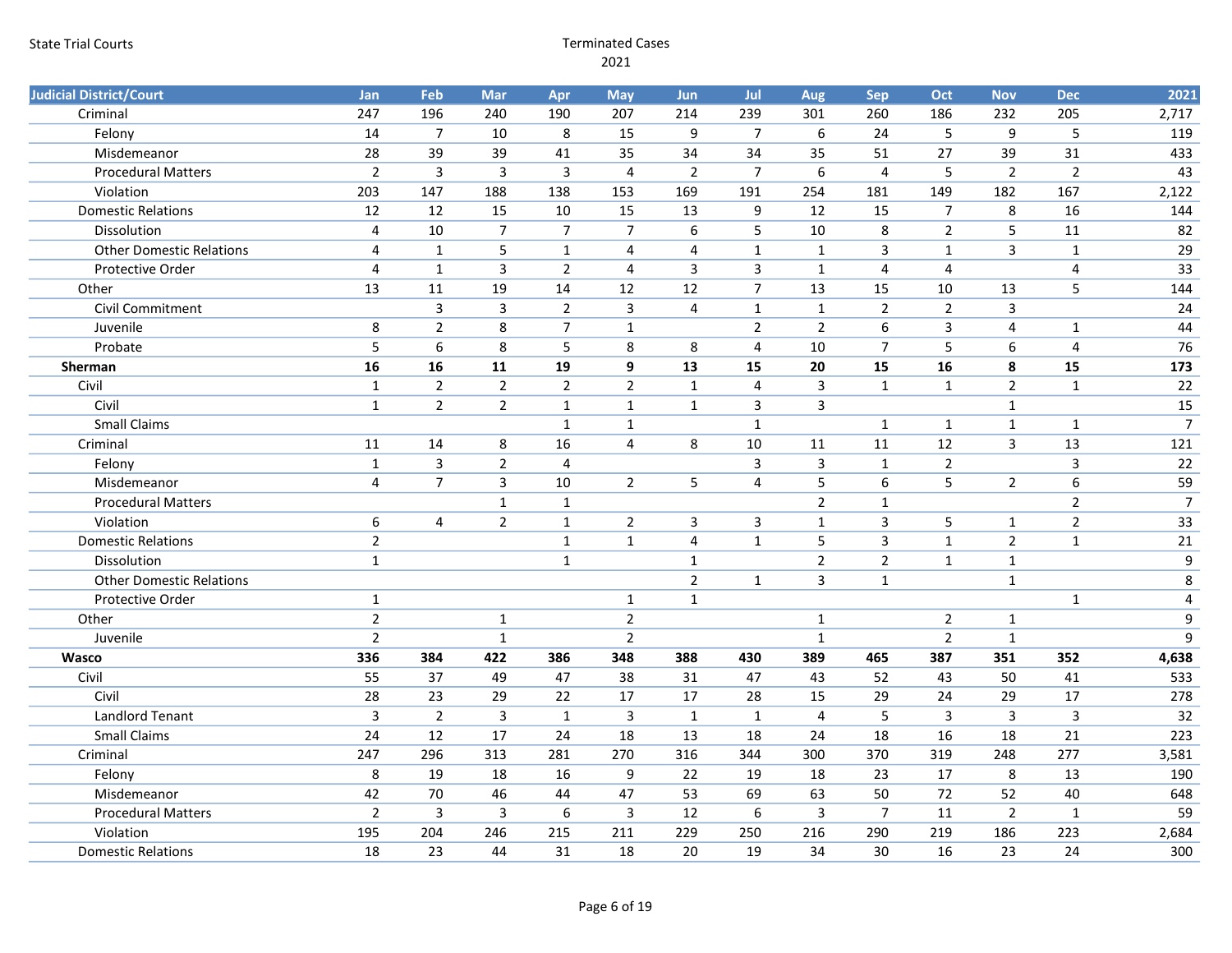| <b>Judicial District/Court</b>  | Jan            | Feb             | Mar                     | Apr                     | <b>May</b>       | Jun                     | Jul              | Aug            | Sep              | Oct                     | <b>Nov</b>              | <b>Dec</b>       | 2021           |
|---------------------------------|----------------|-----------------|-------------------------|-------------------------|------------------|-------------------------|------------------|----------------|------------------|-------------------------|-------------------------|------------------|----------------|
| Dissolution                     | $\overline{7}$ | 13              | 13                      | 16                      | 8                | 6                       | 6                | 18             | 17               | $\overline{7}$          | $\boldsymbol{7}$        | $\boldsymbol{9}$ | 127            |
| <b>Other Domestic Relations</b> | $\overline{7}$ | $6\overline{6}$ | $\overline{17}$         | $\overline{7}$          | 5                | 5                       | $\overline{4}$   | 10             | $\boldsymbol{6}$ | $\overline{\mathbf{4}}$ | 9                       | $\overline{7}$   | 87             |
| Protective Order                | $\overline{4}$ | 4               | 14                      | 8                       | 5                | 9                       | 9                | $\sqrt{6}$     | $\overline{7}$   | 5                       | $\overline{7}$          | 8                | 86             |
| Other                           | 16             | 28              | 16                      | 27                      | 22               | 21                      | 20               | 12             | 13               | 9                       | 30                      | 10               | 224            |
| <b>Civil Commitment</b>         | $\overline{4}$ | $\overline{2}$  | $\overline{7}$          | 8                       | 8                | $\overline{3}$          | $\overline{4}$   | $\overline{4}$ | 5                | $1\,$                   | 10                      | $\overline{4}$   | 60             |
| Juvenile                        | 8              | $\overline{4}$  | $\overline{7}$          | 6                       | $\overline{3}$   | 13                      | $\mathbf{1}$     | $\mathbf{1}$   |                  |                         | 10                      | $1\,$            | 54             |
| Probate                         | $\overline{4}$ | 22              | $\overline{2}$          | 13                      | 11               | 5                       | 15               | $\overline{7}$ | 8                | 8                       | 10                      | 5                | 110            |
| Wheeler                         | 5              | $\mathbf{1}$    | $\overline{\mathbf{3}}$ | $\overline{\mathbf{4}}$ | $\mathbf{1}$     | 9                       | ${\bf 14}$       | ${\bf 8}$      | $\pmb{4}$        | $\boldsymbol{9}$        | 5                       | $\overline{7}$   | 70             |
| Civil                           |                |                 |                         | $\overline{2}$          |                  | $\mathbf 2$             | $\overline{3}$   | $\overline{3}$ | $\overline{2}$   | $\overline{3}$          | $\mathbf 1$             | $\overline{2}$   | 18             |
| Civil                           |                |                 |                         | $\overline{2}$          |                  | $\overline{2}$          | $\overline{3}$   | $\overline{3}$ | $\overline{2}$   | $\overline{3}$          | $\mathbf 1$             | $\mathbf 1$      | $17\,$         |
| Landlord Tenant                 |                |                 |                         |                         |                  |                         |                  |                |                  |                         |                         | $\mathbf{1}$     | $\mathbf{1}$   |
| Criminal                        | $\overline{4}$ | $\mathbf{1}$    | $\overline{2}$          | $\mathbf 1$             | $\mathbf{1}$     | 6                       | 10               | 3              | $\mathbf{1}$     | $\overline{2}$          | $\overline{\mathbf{4}}$ | $\overline{4}$   | 39             |
| Felony                          | $\mathbf{1}$   |                 |                         | $\mathbf{1}$            |                  |                         | $\mathsf{3}$     | $\mathbf 1$    |                  |                         | $\mathbf{1}$            |                  | $\overline{7}$ |
| Misdemeanor                     | $\overline{2}$ | $\mathbf 1$     | $\overline{2}$          |                         | $\mathbf{1}$     | 4                       | $\overline{5}$   | $\overline{2}$ | $\mathbf{1}$     | $\overline{2}$          | $\overline{2}$          | $\overline{4}$   | 26             |
| <b>Procedural Matters</b>       | $\mathbf{1}$   |                 |                         |                         |                  |                         |                  |                |                  |                         |                         |                  | $\mathbf{1}$   |
| Violation                       |                |                 |                         |                         |                  | $\overline{2}$          | $\overline{2}$   |                |                  |                         | $\mathbf{1}$            |                  | $\overline{5}$ |
| <b>Domestic Relations</b>       | $\mathbf{1}$   |                 |                         | $\mathbf 1$             |                  | $\mathbf 1$             | $\mathbf{1}$     | $\overline{2}$ | $\mathbf 1$      | 3                       |                         | $\mathbf 1$      | $11\,$         |
| Dissolution                     |                |                 |                         |                         |                  |                         |                  | $\overline{2}$ |                  | $\overline{2}$          |                         |                  | $\overline{4}$ |
| <b>Other Domestic Relations</b> | $\mathbf{1}$   |                 |                         |                         |                  |                         | $\mathbf{1}$     |                |                  | $\mathbf{1}$            |                         |                  | $\overline{3}$ |
| Protective Order                |                |                 |                         | $\mathbf 1$             |                  | $\mathbf{1}$            |                  |                | $\mathbf 1$      |                         |                         | $\mathbf 1$      | $\overline{4}$ |
| Other                           |                |                 | $\mathbf{1}$            |                         |                  |                         |                  |                |                  | $\mathbf{1}$            |                         |                  | $\overline{2}$ |
| Civil Commitment                |                |                 |                         |                         |                  |                         |                  |                |                  | $\mathbf 1$             |                         |                  | $\mathbf{1}$   |
| Juvenile                        |                |                 | $\mathbf{1}$            |                         |                  |                         |                  |                |                  |                         |                         |                  | $\mathbf{1}$   |
| 8                               | 70             | 78              | 81                      | 97                      | 78               | 81                      | 74               | 87             | 70               | 53                      | 75                      | 40               | 884            |
| <b>Baker</b>                    | 70             | 78              | 81                      | 97                      | 78               | 81                      | 74               | 87             | 70               | 53                      | 75                      | 40               | 884            |
| Civil                           | 13             | 13              | 13                      | 11                      | 12               | 24                      | 21               | 14             | 24               | 8                       | 18                      | $\overline{7}$   | 178            |
| Civil                           | 13             | 12              | 13                      | 11                      | 12               | 22                      | 21               | 14             | 23               | 8                       | 18                      | $\overline{7}$   | 174            |
| <b>Landlord Tenant</b>          |                |                 |                         |                         |                  | $\overline{2}$          |                  |                |                  |                         |                         |                  | $\overline{2}$ |
| <b>Small Claims</b>             |                | $\mathbf{1}$    |                         |                         |                  |                         |                  |                | $\mathbf{1}$     |                         |                         |                  | $\overline{2}$ |
| Criminal                        | 21             | 21              | 36                      | 44                      | 33               | 17                      | 25               | 46             | 24               | 18                      | 20                      | 13               | 318            |
| Felony                          | 9              | $\overline{4}$  | 18                      | 17                      | $\overline{7}$   | $\overline{\mathbf{4}}$ | 12               | 5              | 10               | 8                       | $\mathsf{3}$            | $\sqrt{4}$       | 101            |
| Misdemeanor                     | $\,8\,$        | 11              | 13                      | 16                      | 23               | $\overline{7}$          | $\boldsymbol{6}$ | 17             | $\boldsymbol{6}$ | 10                      | 12                      | $\overline{7}$   | 136            |
| <b>Procedural Matters</b>       | $\mathbf 2$    | $\mathsf{3}$    | $\overline{4}$          | 8                       | $\mathbf{3}$     | $\mathbf{3}$            | $\overline{7}$   | 12             | $\overline{7}$   |                         | $\overline{4}$          | $\overline{2}$   | 55             |
| Violation                       | $\overline{2}$ | $\overline{3}$  | $\mathbf{1}$            | $\overline{3}$          |                  | $\overline{3}$          |                  | 12             | $\mathbf{1}$     |                         | $\mathbf{1}$            |                  | 26             |
| <b>Domestic Relations</b>       | 16             | 21              | 23                      | 21                      | 18               | 21                      | 16               | 17             | 15               | 17                      | 14                      | 8                | 207            |
| Dissolution                     | $\overline{5}$ | $6\phantom{1}6$ | 10                      | $\overline{7}$          | $\boldsymbol{6}$ | 8                       | $\sqrt{4}$       | $\overline{4}$ | $\overline{3}$   | $\boldsymbol{6}$        | 8                       | $\mathbf 1$      | 68             |
| <b>Other Domestic Relations</b> | 6              | 5               | $\boldsymbol{6}$        | 6                       | 4                | $\overline{3}$          | 5                | $\overline{4}$ | 5                | 6                       | $\mathsf{3}$            | $\mathbf{3}$     | 56             |
| Protective Order                | 5              | 10              | $\overline{7}$          | 8                       | 8                | 10                      | $\overline{7}$   | 9              | $\overline{7}$   | 5                       | 3                       | $\overline{4}$   | 83             |
| Other                           | 20             | 23              | 9                       | 21                      | 15               | 19                      | 12               | 10             | $\overline{7}$   | 10                      | $\overline{23}$         | 12               | 181            |
|                                 |                |                 |                         |                         |                  |                         |                  |                |                  |                         |                         |                  |                |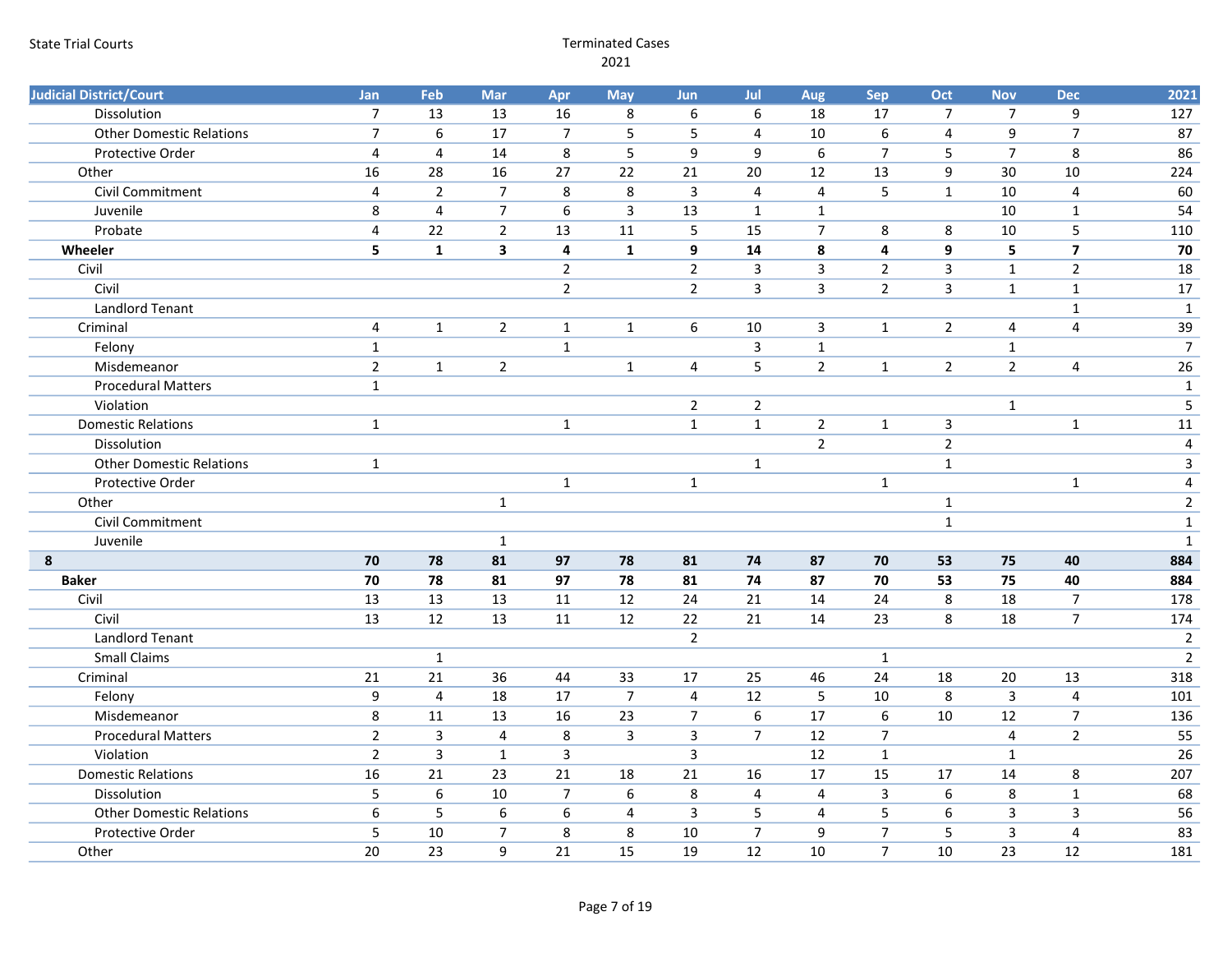| <b>Judicial District/Court</b>  | Jan              | Feb              | Mar            | Apr                     | <b>May</b>     | Jun                     | Jul            | Aug            | <b>Sep</b>              | Oct              | <b>Nov</b>     | <b>Dec</b>              | 2021  |
|---------------------------------|------------------|------------------|----------------|-------------------------|----------------|-------------------------|----------------|----------------|-------------------------|------------------|----------------|-------------------------|-------|
| Civil Commitment                | $\overline{2}$   | $\overline{7}$   | $\overline{2}$ | $\mathbf{1}$            | $\overline{2}$ | $\overline{2}$          | 3              |                |                         | $\mathbf{1}$     |                |                         | 20    |
| Juvenile                        | $\overline{4}$   | $\overline{4}$   | $\mathbf{1}$   | $\overline{4}$          | $\overline{4}$ | 11                      | 5              | $\overline{2}$ | 3                       | $\overline{4}$   | 12             | $\overline{7}$          | 61    |
| Probate                         | 14               | 12               | $6\,$          | 16                      | 9              | 6                       | $\overline{4}$ | 8              | $\overline{\mathbf{4}}$ | 5                | 11             | $\overline{5}$          | 100   |
| 9                               | 167              | 132              | 178            | 182                     | 154            | 204                     | 209            | 183            | 196                     | 171              | 164            | 195                     | 2,135 |
| <b>Malheur</b>                  | 167              | 132              | 178            | 182                     | 154            | 204                     | 209            | 183            | 196                     | 171              | 164            | 195                     | 2,135 |
| Civil                           | 51               | 41               | 43             | 47                      | 39             | 45                      | 39             | 42             | 39                      | 50               | 44             | 42                      | 522   |
| Civil                           | 37               | 35               | 34             | 38                      | 31             | 38                      | 34             | 29             | 30                      | 37               | 39             | 36                      | 418   |
| <b>Landlord Tenant</b>          | $\overline{2}$   |                  |                |                         |                | $\overline{2}$          | $\overline{2}$ | 5              | $\overline{4}$          | 4                | $\mathbf{1}$   | $\overline{2}$          | 22    |
| <b>Small Claims</b>             | $\overline{12}$  | $\sqrt{6}$       | 9              | $\boldsymbol{9}$        | 8              | 5                       | $\overline{3}$ | 8              | 5                       | 9                | $\overline{4}$ | $\overline{4}$          | 82    |
| Criminal                        | 79               | 57               | 89             | 73                      | 85             | 84                      | 120            | 91             | 105                     | 77               | 85             | 101                     | 1,046 |
| Felony                          | 30               | 19               | 34             | 32                      | 40             | 19                      | 52             | 34             | 38                      | 31               | 33             | 36                      | 398   |
| Misdemeanor                     | 40               | 26               | 50             | 29                      | 32             | 59                      | 59             | 46             | 58                      | 35               | 43             | 54                      | 531   |
| <b>Procedural Matters</b>       | 8                | 10               | $\overline{4}$ | 12                      | 11             | 6                       | 9              | $\overline{7}$ | $\overline{7}$          | 6                | $\overline{7}$ | 10                      | 97    |
| Violation                       | $\mathbf{1}$     | $\overline{2}$   | $\mathbf{1}$   |                         | $\overline{2}$ |                         |                | $\overline{4}$ | $\overline{2}$          | 5                | $\overline{2}$ | $\mathbf{1}$            | 20    |
| <b>Domestic Relations</b>       | 19               | 22               | 27             | 44                      | 19             | 41                      | 26             | 36             | 28                      | 31               | 31             | $\overline{21}$         | 345   |
| Dissolution                     | 8                | $6\phantom{1}6$  | 8              | 11                      | 8              | $\boldsymbol{6}$        | 5              | 14             | $\overline{7}$          | 11               | 11             | 9                       | 104   |
| <b>Other Domestic Relations</b> | $\boldsymbol{6}$ | $\overline{7}$   | 14             | 14                      | $\overline{2}$ | 15                      | $\overline{7}$ | 14             | 8                       | 12               | $\overline{7}$ | $\bf 8$                 | 114   |
| Protective Order                | 5                | $\boldsymbol{9}$ | 5              | 19                      | 9              | 20                      | 14             | 8              | 13                      | 8                | 13             | $\overline{4}$          | 127   |
| Other                           | 18               | 12               | 19             | 18                      | 11             | 34                      | 24             | 14             | 24                      | 13               | 4              | 31                      | 222   |
| <b>Civil Commitment</b>         | $\overline{2}$   |                  | $\mathbf{1}$   | $\overline{3}$          | $\mathbf 1$    | $\overline{3}$          | $\overline{2}$ | $\mathbf{1}$   | $\overline{4}$          |                  | $\mathbf{1}$   | $6\overline{6}$         | 24    |
| Juvenile                        | 15               | 10               | 16             | 11                      | 10             | 31                      | 22             | 12             | 20                      | 13               | 3              | 24                      | 187   |
| Probate                         | $\mathbf 1$      | $\overline{2}$   | $\overline{2}$ | $\overline{\mathbf{4}}$ |                |                         |                | $\mathbf{1}$   |                         |                  |                | $\mathbf 1$             | 11    |
| 10                              | 221              | 249              | 339            | 285                     | 282            | 315                     | 268            | 228            | 242                     | 197              | 275            | 213                     | 3,114 |
| Union                           | 193              | 212              | 297            | 248                     | 235            | 257                     | 212            | 180            | 190                     | 159              | 243            | 182                     | 2,608 |
| Civil                           | 43               | 34               | 48             | 51                      | 38             | 54                      | 52             | 50             | 44                      | 48               | 35             | 63                      | 560   |
| Civil                           | 26               | 22               | 33             | 28                      | 19             | 29                      | 25             | 27             | 20                      | 25               | 15             | 17                      | 286   |
| <b>Landlord Tenant</b>          | $\overline{3}$   | $\overline{2}$   | 5              | $\overline{2}$          | $\overline{3}$ | $\overline{\mathbf{3}}$ | $\overline{4}$ | $\overline{7}$ | $\overline{3}$          | 9                | $\overline{4}$ | $\overline{\mathbf{4}}$ | 49    |
| <b>Small Claims</b>             | 14               | 10               | 10             | 21                      | 16             | 22                      | 23             | 16             | $\overline{21}$         | 14               | 16             | 42                      | 225   |
| Criminal                        | 110              | 139              | 211            | 149                     | 150            | 156                     | 123            | 88             | 104                     | 81               | 154            | 88                      | 1,553 |
| Felony                          | 10               | 11               | 12             | 20                      | 20             | 18                      | 10             | $6\phantom{1}$ | 14                      | $\overline{7}$   | 14             | 6                       | 148   |
| Misdemeanor                     | 29               | 25               | 39             | 19                      | 37             | 40                      | 40             | 15             | 20                      | 18               | 30             | 14                      | 326   |
| <b>Procedural Matters</b>       | $\overline{2}$   | $\overline{2}$   | $\overline{3}$ | $\overline{\mathbf{4}}$ | $\overline{7}$ | $6\,$                   |                | 5              | 5                       | 9                | 8              |                         | 51    |
| Violation                       | 69               | 101              | 157            | 106                     | 86             | 92                      | 73             | 62             | 65                      | 47               | 102            | 68                      | 1,028 |
| <b>Domestic Relations</b>       | 25               | 17               | 23             | 27                      | 26             | 30                      | 18             | 25             | 31                      | 22               | 29             | 19                      | 292   |
| Dissolution                     | 10               | 8                | 11             | 11                      | 17             | 15                      | $\overline{7}$ | $6\phantom{1}$ | 10                      | 11               | 11             | 11                      | 128   |
| <b>Other Domestic Relations</b> | 8                | $\overline{2}$   | $\overline{4}$ | $\overline{7}$          | 5              | 8                       | $\overline{4}$ | 9              | 9                       | $\overline{4}$   | 6              | $\boldsymbol{6}$        | 72    |
| Protective Order                | $\overline{7}$   | $\overline{7}$   | 8              | 9                       | $\overline{4}$ | $\overline{7}$          | $\overline{7}$ | 10             | 12                      | $\boldsymbol{7}$ | 12             | $\overline{2}$          | 92    |
| Other                           | 15               | 22               | 15             | 21                      | 21             | 17                      | 19             | 17             | 11                      | 8                | 25             | 12                      | 203   |
| <b>Civil Commitment</b>         | $\mathbf{1}$     | $\mathbf{1}$     | $\overline{2}$ | $\overline{2}$          | $\overline{2}$ | $\mathbf{1}$            | $\overline{3}$ | $\mathbf{1}$   |                         |                  | $\mathbf{1}$   |                         | 14    |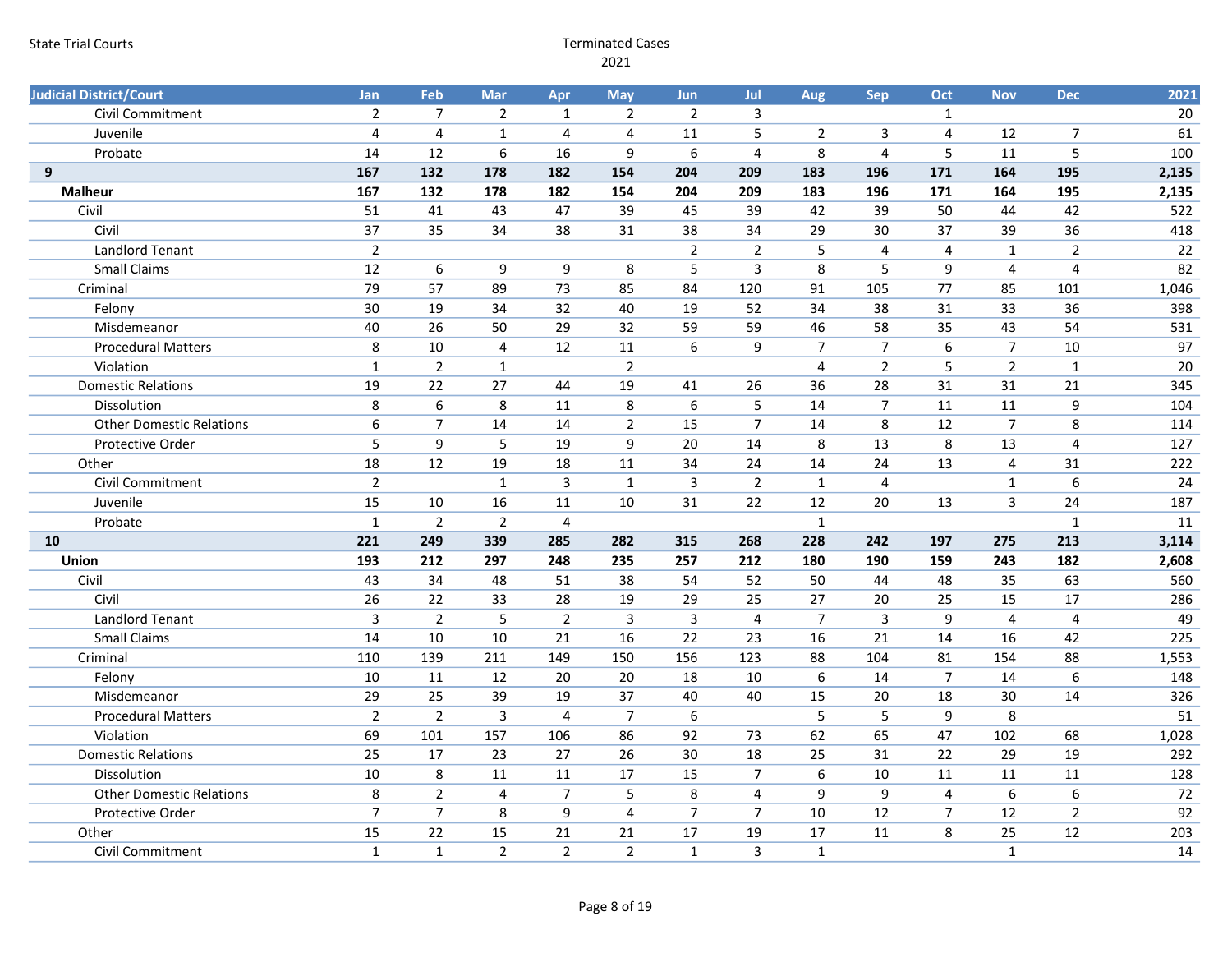| <b>Judicial District/Court</b>  | <b>Jan</b>       | Feb                     | Mar            | Apr            | <b>May</b>     | <b>Jun</b>       | Jul            | Aug             | <b>Sep</b>     | Oct            | <b>Nov</b>       | <b>Dec</b>     | 2021   |
|---------------------------------|------------------|-------------------------|----------------|----------------|----------------|------------------|----------------|-----------------|----------------|----------------|------------------|----------------|--------|
| Juvenile                        | 4                | 10                      | $\overline{2}$ | 6              | 6              | 9                | 3              | 5               | $\mathbf{1}$   | $\mathbf{3}$   | 18               | 6              | 73     |
| Probate                         | 10               | 11                      | 11             | 13             | 13             | $\overline{7}$   | 13             | 11              | 10             | 5              | $6\overline{6}$  | 6              | 116    |
| Wallowa                         | 28               | 37                      | 42             | 37             | 47             | 58               | 56             | 48              | 52             | 38             | 32               | 31             | 506    |
| Civil                           | $\boldsymbol{6}$ | $\,8\,$                 | $\overline{7}$ | 10             | 5              | 13               | $11\,$         | $10\,$          | 6              | 5              | $\boldsymbol{6}$ | $\overline{4}$ | 91     |
| Civil                           | $\overline{2}$   | $\overline{7}$          | 4              | $\overline{7}$ | $\overline{4}$ | $\overline{7}$   | 9              | 3               | $\overline{4}$ | 3              | $\overline{4}$   | $\overline{4}$ | 58     |
| Landlord Tenant                 |                  |                         | $\mathbf{1}$   | $\mathbf{1}$   |                | $\overline{2}$   |                | $\mathbf{1}$    |                | $\mathbf{1}$   | $\overline{2}$   |                | 8      |
| <b>Small Claims</b>             | $\overline{4}$   | $\mathbf{1}$            | $\overline{2}$ | $\overline{2}$ | $\mathbf{1}$   | $\overline{4}$   | $\overline{2}$ | 6               | $\overline{2}$ | $\mathbf{1}$   |                  |                | 25     |
| Criminal                        | 17               | 17                      | 27             | 19             | 29             | 27               | 36             | $\overline{28}$ | 27             | 22             | 20               | 21             | 290    |
| Felony                          | $\overline{2}$   | $\overline{\mathbf{3}}$ | $\mathbf{3}$   | $\mathbf{3}$   | $\overline{2}$ | $\overline{2}$   | $\mathbf 1$    |                 | $\mathbf{3}$   | $\mathbf 1$    | $\mathbf 1$      | $\overline{2}$ | 23     |
| Misdemeanor                     | 5                | 5                       | 10             | 5              | 9              | $\boldsymbol{6}$ | $\overline{7}$ | $\mathbf{1}$    | $\overline{7}$ | $\overline{4}$ | $\overline{2}$   | 5              | 66     |
| <b>Procedural Matters</b>       | $\mathbf{1}$     | $\mathbf{1}$            |                | $\overline{2}$ | $\overline{2}$ | $\mathbf{1}$     | $\mathbf{1}$   |                 |                | $\mathbf{1}$   |                  | $\overline{2}$ | 11     |
| Violation                       | 9                | 8                       | 14             | 9              | 16             | 18               | 27             | 27              | 17             | 16             | 17               | 12             | 190    |
| <b>Domestic Relations</b>       | $\mathsf{3}$     | $\overline{7}$          | 4              | 3              | 9              | 8                | $\overline{7}$ | 8               | 12             | 5              | $\overline{3}$   | $\mathbf{3}$   | 72     |
| Dissolution                     | $\overline{2}$   | $\overline{2}$          | $\overline{2}$ | $\mathbf{1}$   | $\overline{4}$ | $\mathbf 1$      | $\overline{4}$ | $\mathbf 1$     | $\overline{2}$ | $\overline{4}$ | $\mathbf{1}$     | $\mathbf 1$    | 25     |
| <b>Other Domestic Relations</b> |                  | $\overline{2}$          | $\mathbf{1}$   | $\mathbf{1}$   |                | 6                | $\mathbf{1}$   | $\mathbf{1}$    | $\overline{4}$ | $\mathbf{1}$   |                  | $\overline{2}$ | 19     |
| Protective Order                | $\mathbf{1}$     | $\mathsf{3}$            | $\mathbf 1$    | $\mathbf 1$    | 5              | $\mathbf{1}$     | $\overline{2}$ | 6               | 6              |                | $\overline{2}$   |                | 28     |
| Other                           | $\overline{2}$   | 5                       | $\overline{4}$ | 5              | $\overline{4}$ | 10               | $\overline{2}$ | $\overline{2}$  | $\overline{7}$ | 6              | $\overline{3}$   | $\mathbf{3}$   | 53     |
| <b>Civil Commitment</b>         | $\mathbf{1}$     | $\mathbf{1}$            |                |                |                |                  |                |                 | $\overline{2}$ |                |                  |                | 4      |
| Juvenile                        |                  | $\mathbf{1}$            | 1              |                | $\mathbf{1}$   |                  | $\mathbf{1}$   |                 | $\mathbf 1$    | 3              |                  |                | 8      |
| Probate                         | $\mathbf{1}$     | $\overline{3}$          | $\overline{3}$ | 5              | $\mathbf{3}$   | 10               | $\mathbf{1}$   | $\overline{2}$  | $\overline{4}$ | $\overline{3}$ | $\overline{3}$   | $\overline{3}$ | 41     |
| 11                              | 901              | 862                     | 1,122          | 1,475          | 1,173          | 1,121            | 1,058          | 1,346           | 1,398          | 996            | 1,075            | 989            | 13,516 |
| <b>Deschutes</b>                | 901              | 862                     | 1,122          | 1,475          | 1,173          | 1,121            | 1,058          | 1,346           | 1,398          | 996            | 1,075            | 989            | 13,516 |
| Civil                           | 248              | 252                     | 373            | 313            | 277            | 255              | 244            | 445             | 560            | 259            | 305              | 262            | 3,793  |
| Civil                           | 141              | 174                     | 262            | 236            | 204            | 158              | 169            | 228             | 237            | 169            | 191              | 150            | 2,319  |
| <b>Landlord Tenant</b>          | 24               | 29                      | 13             | 14             | 10             | 14               | 21             | 16              | 29             | 17             | 23               | 20             | 230    |
| <b>Small Claims</b>             | 83               | 49                      | 98             | 63             | 63             | 83               | 54             | 201             | 294            | 73             | 91               | 92             | 1,244  |
| Criminal                        | 444              | 422                     | 538            | 917            | 660            | 612              | 586            | 662             | 625            | 506            | 537              | 487            | 6,996  |
| Felony                          | 74               | 83                      | 93             | 98             | 84             | 82               | 72             | 71              | 87             | 58             | 108              | 62             | 972    |
| Misdemeanor                     | 213              | 192                     | 264            | 538            | 213            | 164              | 167            | 164             | 187            | 139            | 177              | 166            | 2,584  |
| <b>Procedural Matters</b>       | 26               | 25                      | 20             | 35             | 8              | 27               | 29             | 26              | 19             | 20             | 26               | 28             | 289    |
| Violation                       | 131              | 122                     | 161            | 246            | 355            | 339              | 318            | 401             | 332            | 289            | 226              | 231            | 3,151  |
| <b>Domestic Relations</b>       | 134              | 132                     | 160            | 170            | 155            | 176              | 162            | 158             | 151            | 160            | 142              | 133            | 1,833  |
| Dissolution                     | 58               | 57                      | 68             | 77             | 69             | 70               | 64             | 67              | 57             | 62             | 60               | 61             | 770    |
| <b>Other Domestic Relations</b> | 21               | 23                      | 31             | 22             | 24             | 23               | 24             | 19              | 30             | 28             | 21               | 23             | 289    |
| Protective Order                | 55               | 52                      | 61             | 71             | 62             | 83               | 74             | 72              | 64             | 70             | 61               | 49             | 774    |
| Other                           | 75               | 56                      | 51             | 75             | 81             | 78               | 66             | 81              | 62             | 71             | 91               | 107            | 894    |
| <b>Civil Commitment</b>         | 22               | $\,8\,$                 | 20             | 24             | 20             | 13               | 19             | 24              | 24             | 26             | 26               | 24             | 250    |
| Juvenile                        | 14               | 19                      | 12             | 14             | 20             | 17               | 12             | 16              | 8              | 11             | 31               | 21             | 195    |
| Probate                         | 39               | 29                      | 19             | 37             | 41             | 48               | 35             | 41              | 30             | 34             | 34               | 62             | 449    |
|                                 |                  |                         |                |                |                |                  |                |                 |                |                |                  |                |        |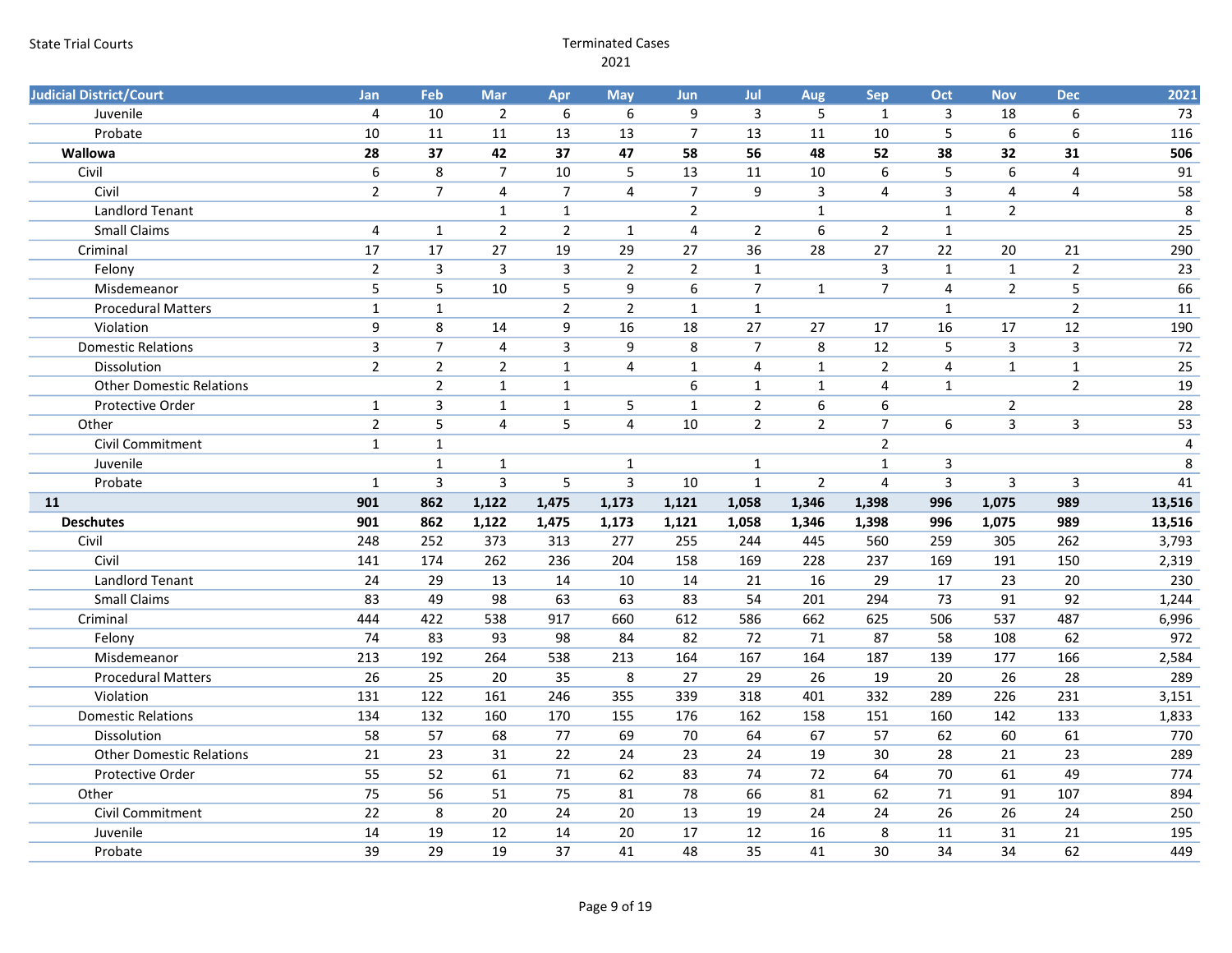| <b>Judicial District/Court</b>  | <b>Jan</b>     | Feb      | Mar            | Apr          | <b>May</b>     | <b>Jun</b>     | Jul            | Aug            | Sep            | Oct            | <b>Nov</b>     | <b>Dec</b>     | 2021       |
|---------------------------------|----------------|----------|----------------|--------------|----------------|----------------|----------------|----------------|----------------|----------------|----------------|----------------|------------|
| 12                              | 486            | 441      | 581            | 578          | 554            | 579            | 657            | 717            | 638            | 522            | 559            | 416            | 6,728      |
| Polk                            | 486            | 441      | 581            | 578          | 554            | 579            | 657            | 717            | 638            | 522            | 559            | 416            | 6,728      |
| Civil                           | 95             | 98       | 143            | 140          | 110            | 104            | 168            | 124            | 150            | 103            | 114            | 84             | 1,433      |
| Civil                           | 51             | 58       | 71             | 84           | 68             | 61             | 117            | 80             | 101            | 52             | 70             | 31             | 844        |
| <b>Landlord Tenant</b>          | $\overline{2}$ | 12       | 24             | 20           | $\overline{2}$ | $\overline{4}$ | 3              | 15             | 14             | 16             | 13             | 21             | 146        |
| <b>Small Claims</b>             | 42             | 28       | 48             | 36           | 40             | 39             | 48             | 29             | 35             | 35             | 31             | 32             | 443        |
| Criminal                        | 308            | 253      | 321            | 348          | 358            | 381            | 399            | 391            | 385            | 340            | 357            | 256            | 4,097      |
| Felony                          | 23             | 22       | 29             | 27           | 19             | 30             | 34             | 42             | 30             | 34             | 28             | 21             | 339        |
| Misdemeanor                     | 69             | 63       | 70             | 75           | 64             | 76             | 75             | 89             | 58             | 52             | 75             | 57             | 823        |
| <b>Procedural Matters</b>       | 15             | 11       | 10             | 9            | 11             | 15             | 12             | $\overline{7}$ | $\overline{4}$ | 10             | 9              | $\overline{7}$ | 120        |
| Violation                       | 201            | 157      | 212            | 237          | 264            | 260            | 278            | 253            | 293            | 244            | 245            | 171            | 2,815      |
| <b>Domestic Relations</b>       | 65             | 50       | 62             | 64           | 55             | 55             | 66             | 77             | 77             | 50             | 61             | 43             | 725        |
| Dissolution                     | 27             | 22       | 36             | 20           | 27             | 23             | 30             | 23             | 36             | 19             | 21             | 13             | 297        |
| <b>Other Domestic Relations</b> | 20             | 14       | 9              | 12           | 9              | 10             | 18             | 32             | 19             | 9              | 16             | 11             | 179        |
| Protective Order                | 18             | 14       | 17             | 32           | 19             | 22             | 18             | 22             | 22             | 22             | 24             | 19             | 249        |
| Other                           | 18             | 40       | 55             | 26           | 31             | 39             | 24             | 125            | 26             | 29             | 27             | 33             | 473        |
| <b>Civil Commitment</b>         |                |          | $\overline{7}$ | $\mathbf{1}$ | 10             | $\overline{2}$ | $\overline{2}$ | $\overline{2}$ | $\overline{2}$ | $\overline{7}$ | $\overline{2}$ | $\mathbf{1}$   | 36         |
| Juvenile                        | 5              | 23       | 21             | 14           | 6              | 16             | 8              | 85             | 3              | 6              | $\overline{7}$ | 14             | 208        |
| Probate                         | 13             | 17       | 27             | 11           | 15             | 21             | 14             | 38             | 21             | 16             | 18             | 18             | 229        |
| 13                              | 676            | 1,178    | 939            | 853          | 790            | 961            | 802            | 895            | 856            | 722            | 828            | 786            | 10,286     |
| Klamath                         | 676            | 1,178    | 939            | 853          | 790            | 961            | 802            | 895            | 856            | 722            | 828            | 786            | 10,286     |
| Civil                           | 130            | 482      | 212            | 230          | 146            | 172            | 163            | 162            | 167            | 139            | 108            | 200            | 2,311      |
| Civil                           | 45             | 218      | 104            | 118          | 61             | 74             | 59             | 43             | 64             | 53             | 51             | 76             | 966        |
| Landlord Tenant                 | 15             | 19       | 26             | 42           | 22             | 23             | 26             | 16             | 14             | 24             | 14             | 30             | 271        |
| <b>Small Claims</b>             | 70             | 245      | 82             | 70           | 63             | 75             | 78             | 103            | 89             | 62             | 43             | 94             | 1,074      |
| Criminal                        | 370            | 442      | 525            | 448          | 470            | 602            | 488            | 535            | 562            | 426            | 587            | 417            | 5,872      |
| Felony                          | 53             | 60       | 102            | 56           | 59             | 58             | 50             | 85             | 49             | 35             | 61             | 79             | 747        |
| Misdemeanor                     | 67             | 135      | 147            | 113          | 99             | 105            | 79             | 107            | 102            | 68             | 85             | 96             | 1,203      |
| <b>Procedural Matters</b>       | 13             | 21       | 17             | 25           | 13             | 25             | 11             | 19             | 14             | 15             | 12             | 12             | 197        |
| Violation                       | 237            | 226      | 259            | 254          | 299            | 414            | 348            | 324            | 397            | 308            | 429            | 230            | 3,725      |
| <b>Domestic Relations</b>       | 84             | 138      | 111            | 102          | 99             | 99             | 92             | 104            | 79             | 94             | 75             | 100            | 1,177      |
| Dissolution                     | 29             | 37       | 27             | 30           | 25             | 29             | 17             | 21             | 15             | 23             | 17             | 31             | 301        |
|                                 |                |          |                |              | 21             | 14             | 15             | 25             | 12             | 14             | 15             | 22             | 269        |
| <b>Other Domestic Relations</b> | 22             | 45       | 33             | 31           |                |                |                |                |                |                |                |                |            |
| Protective Order                | 33             | 56       | 51             | 41           | 53             | 56             | 60             | 58             | 52             | 57             | 43             | 47             | 607        |
| Other                           | 92             | 116      | 91             | 73           | 75             | 88             | 59             | 94             | 48             | 63             | 58             | 69             | 926        |
| Civil Commitment                | 55             | 28       | 23             | 21           | 18             | 33             | 32             | 24             | 20             | 28             | 24             | 28             | 334        |
| Juvenile<br>Probate             | 8<br>29        | 21<br>67 | 27<br>41       | 30<br>22     | 28<br>29       | 21<br>34       | 8<br>19        | 38<br>32       | 15<br>13       | 20<br>15       | 22<br>12       | 22<br>19       | 260<br>332 |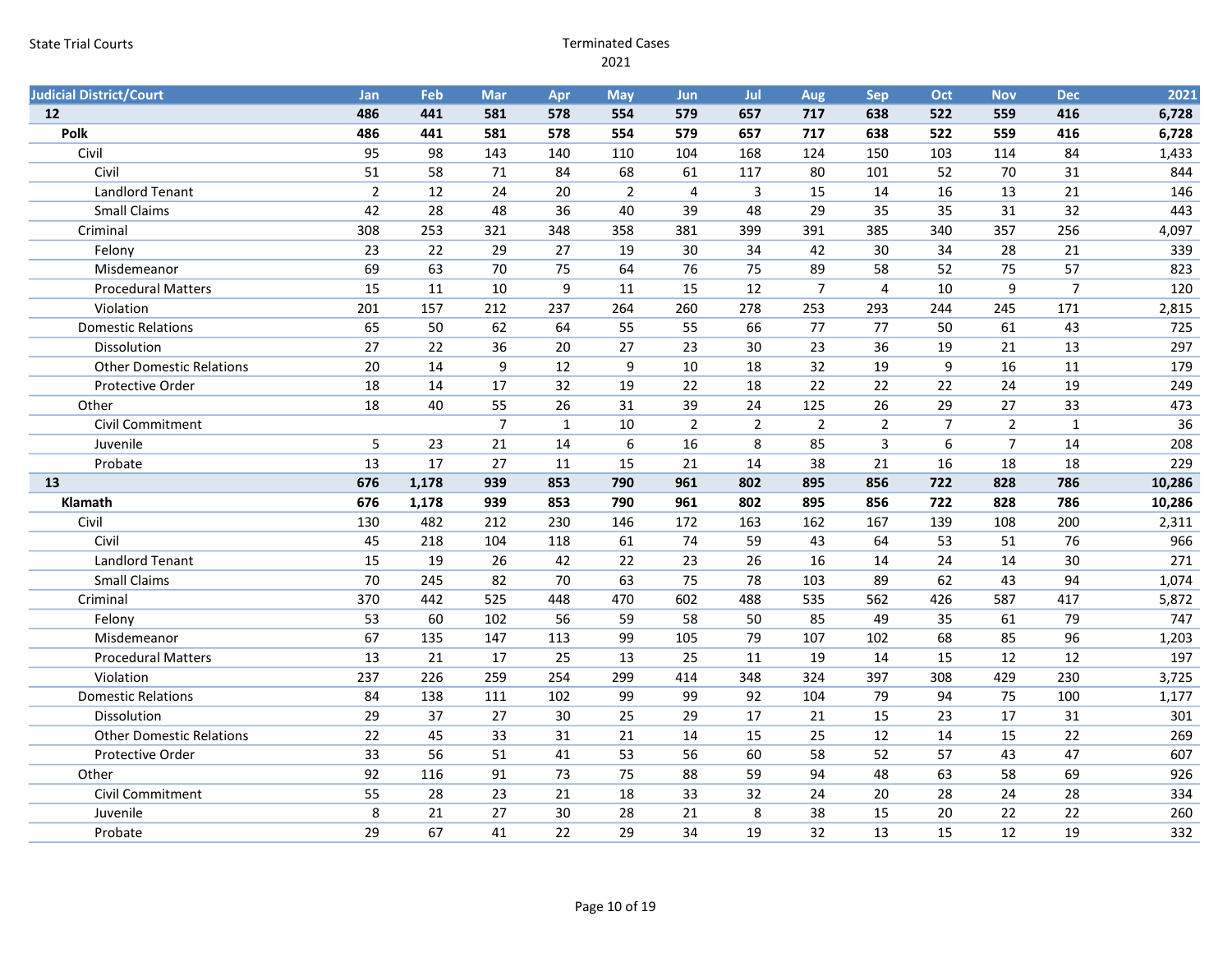| <b>Judicial District/Court</b>  | <b>Jan</b>     | Feb   | Mar            | Apr             | <b>May</b>      | <b>Jun</b> | Jul             | Aug | Sep   | Oct            | <b>Nov</b>     | <b>Dec</b>     | 2021   |
|---------------------------------|----------------|-------|----------------|-----------------|-----------------|------------|-----------------|-----|-------|----------------|----------------|----------------|--------|
| 14                              | 858            | 874   | 1,179          | 1,136           | 1,034           | 1,156      | 1,007           | 984 | 983   | 824            | 870            | 910            | 11,815 |
| Josephine                       | 858            | 874   | 1,179          | 1,136           | 1,034           | 1,156      | 1,007           | 984 | 983   | 824            | 870            | 910            | 11,815 |
| Civil                           | 197            | 191   | 246            | 205             | 199             | 179        | 190             | 209 | 207   | 149            | 206            | 182            | 2,360  |
| Civil                           | 96             | 97    | 117            | 123             | 104             | 81         | 98              | 100 | 101   | 73             | 95             | 94             | 1,179  |
| <b>Landlord Tenant</b>          | 8              | 8     | 17             | 6               | 17              | 18         | 17              | 21  | 29    | 11             | 18             | 13             | 183    |
| <b>Small Claims</b>             | 93             | 86    | 112            | 76              | 78              | 80         | 75              | 88  | 77    | 65             | 93             | 75             | 998    |
| Criminal                        | 509            | 528   | 708            | 744             | 666             | 760        | 619             | 615 | 631   | 518            | 523            | 577            | 7,398  |
| Felony                          | 63             | 51    | 48             | 75              | 72              | 78         | 71              | 57  | 58    | 41             | 55             | 57             | 726    |
| Misdemeanor                     | 79             | 110   | 115            | 178             | 144             | 172        | 132             | 122 | 107   | 105            | 116            | 130            | 1,510  |
| <b>Procedural Matters</b>       | 14             | $9\,$ | 23             | 30              | 24              | 29         | 26              | 16  | 25    | 13             | 13             | 21             | 243    |
| Violation                       | 353            | 358   | 522            | 461             | 426             | 481        | 390             | 420 | 441   | 359            | 339            | 369            | 4,919  |
| <b>Domestic Relations</b>       | 87             | 92    | 126            | 116             | 88              | 136        | 134             | 105 | 90    | 91             | 83             | 85             | 1,233  |
| Dissolution                     | 24             | 23    | 31             | 32              | 22              | 40         | 22              | 30  | 26    | 35             | 25             | 23             | 333    |
| <b>Other Domestic Relations</b> | 17             | 14    | 31             | $\overline{27}$ | 11              | 25         | 21              | 18  | 12    | 15             | 14             | 19             | 224    |
| Protective Order                | 46             | 55    | 64             | 57              | 55              | 71         | 91              | 57  | 52    | 41             | 44             | 43             | 676    |
| Other                           | 65             | 63    | 99             | 71              | 81              | 81         | 64              | 55  | 55    | 66             | 58             | 66             | 824    |
| <b>Civil Commitment</b>         | 29             | 20    | 38             | 25              | 31              | 23         | 15              | 16  | 18    | 21             | 19             | 14             | 269    |
| Juvenile                        | $\overline{7}$ | 15    | 23             | 17              | 18              | 12         | 21              | 12  | 9     | 10             | 10             | 10             | 164    |
| Probate                         | 29             | 28    | 38             | 29              | $\overline{32}$ | 46         | $\overline{28}$ | 27  | 28    | 35             | 29             | 42             | 391    |
| 15                              | 817            | 838   | 1,146          | 1,137           | 1,021           | 1,159      | 1,165           | 981 | 1,003 | 927            | 961            | 989            | 12,144 |
|                                 |                |       |                |                 |                 |            |                 |     |       |                |                |                |        |
| Coos                            | 654            | 696   | 941            | 958             | 860             | 985        | 967             | 788 | 844   | 760            | 777            | 839            | 10,069 |
| Civil                           | 180            | 193   | 196            | 230             | 163             | 156        | 161             | 160 | 159   | 131            | 196            | 194            | 2,119  |
| Civil                           | 73             | 100   | 96             | 89              | 63              | 77         | 84              | 85  | 67    | 48             | 57             | 51             | 890    |
| Landlord Tenant                 | 12             | 10    | $\overline{7}$ | 14              | 11              | 14         | 16              | 17  | 19    | 22             | 24             | 18             | 184    |
| <b>Small Claims</b>             | 95             | 83    | 93             | 127             | 89              | 65         | 61              | 58  | 73    | 61             | 115            | 125            | 1,045  |
| Criminal                        | 362            | 403   | 619            | 622             | 583             | 702        | 701             | 506 | 589   | 514            | 463            | 531            | 6,595  |
| Felony                          | 35             | 22    | 30             | 39              | 36              | 28         | 31              | 30  | 43    | 26             | 26             | 33             | 379    |
| Misdemeanor                     | 49             | 95    | 100            | 100             | 71              | 62         | 77              | 64  | 53    | 62             | 76             | 90             | 899    |
| <b>Procedural Matters</b>       | $\overline{3}$ | 14    | 11             | 12              | 12              | 12         | 15              | 9   | 15    | 19             | 5              | 16             | 143    |
| Violation                       | 275            | 272   | 478            | 471             | 464             | 600        | 578             | 403 | 478   | 407            | 356            | 392            | 5,174  |
| <b>Domestic Relations</b>       | 67             | 66    | 77             | 63              | 75              | 81         | 72              | 71  | 63    | 70             | 74             | 75             | 854    |
| Dissolution                     | 19             | 20    | 24             | 21              | 25              | 24         | 33              | 24  | 15    | 23             | 29             | 20             | 277    |
| <b>Other Domestic Relations</b> | 15             | 17    | 14             | 19              | 16              | 24         | 14              | 15  | 17    | 20             | 13             | 16             | 200    |
| Protective Order                | 33             | 29    | 39             | 23              | 34              | 33         | 25              | 32  | 31    | 27             | 32             | 39             | 377    |
| Other                           | 45             | 34    | 49             | 43              | 39              | 46         | 33              | 51  | 33    | 45             | 44             | 39             | 501    |
| Civil Commitment                | $\overline{7}$ | 5     | 10             | 10              | $\overline{4}$  | 5          | 10              | 5   | 6     | $\overline{7}$ | $\overline{4}$ | $\overline{4}$ | 77     |
| Juvenile                        | 17             | 12    | 14             | $\overline{7}$  | 15              | 14         | $\,8\,$         | 16  | 10    | 12             | 10             | 16             | 151    |
| Probate                         | 21             | 17    | 25             | 26              | 20              | 27         | 15              | 30  | 17    | 26             | 30             | 19             | 273    |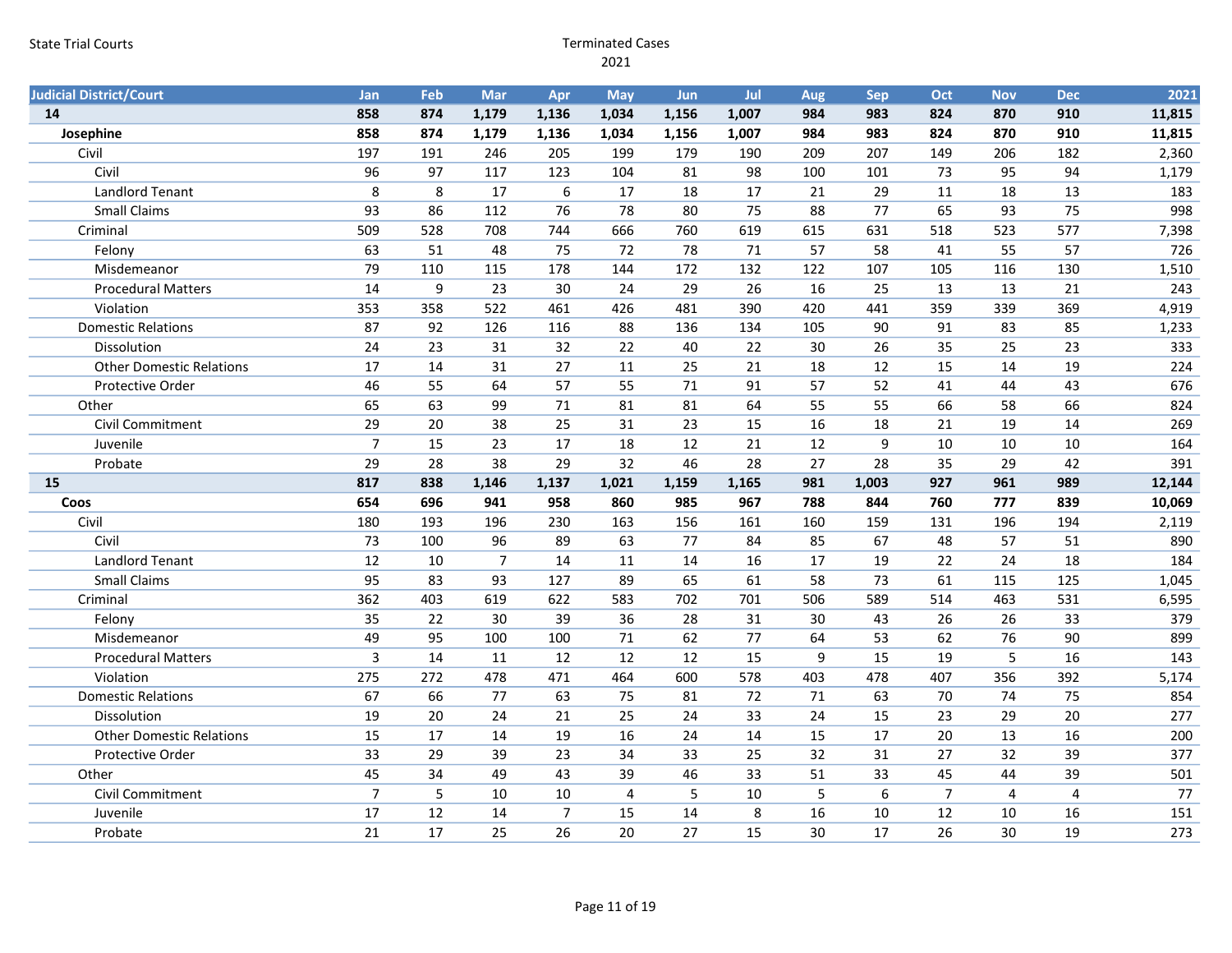| <b>Judicial District/Court</b>  | Jan            | Feb                     | Mar            | Apr              | <b>May</b>              | Jun             | Jul              | Aug            | Sep              | Oct              | <b>Nov</b>     | <b>Dec</b>     | 2021  |
|---------------------------------|----------------|-------------------------|----------------|------------------|-------------------------|-----------------|------------------|----------------|------------------|------------------|----------------|----------------|-------|
| Curry                           | 163            | 142                     | 205            | 179              | 161                     | 174             | 198              | 193            | 159              | 167              | 184            | 150            | 2,075 |
| Civil                           | 47             | 42                      | 61             | 66               | 47                      | 52              | 63               | 60             | 45               | 47               | 69             | 39             | 638   |
| Civil                           | 22             | 22                      | 35             | 34               | 22                      | 28              | 44               | 36             | 33               | 34               | 37             | 22             | 369   |
| <b>Landlord Tenant</b>          | 6              | $\overline{2}$          | 3              | 4                | 5                       | $\mathbf{1}$    | $\mathbf{1}$     | 11             | 5                | 10               | 10             | 5              | 63    |
| <b>Small Claims</b>             | 19             | 18                      | 23             | 28               | 20                      | 23              | 18               | 13             | $\overline{7}$   | $\overline{3}$   | 22             | 12             | 206   |
| Criminal                        | 75             | 65                      | 94             | 73               | 78                      | 78              | 76               | 83             | 61               | 85               | 71             | 65             | 904   |
| Felony                          | 10             | $\boldsymbol{9}$        | 16             | $\overline{7}$   | $\overline{7}$          | 8               | 10               | $\overline{7}$ | $\boldsymbol{6}$ | 10               | $\overline{4}$ | 5              | 99    |
| Misdemeanor                     | 24             | 25                      | 32             | 29               | 25                      | $\overline{27}$ | 22               | 21             | 21               | 24               | 26             | 16             | 292   |
| <b>Procedural Matters</b>       | $\overline{3}$ | 4                       | $\overline{7}$ | $\boldsymbol{6}$ | 8                       | $\mathbf{1}$    | $\overline{7}$   | 4              | $\overline{3}$   | 4                | 6              | $\mathsf{3}$   | 56    |
| Violation                       | 38             | 27                      | 39             | 31               | 38                      | 42              | 37               | 51             | 31               | 47               | 35             | 41             | 457   |
| <b>Domestic Relations</b>       | 22             | 19                      | 27             | 23               | 17                      | 29              | 23               | 39             | 28               | 16               | 21             | 26             | 290   |
| Dissolution                     | $\overline{7}$ | $\overline{\mathbf{4}}$ | 9              | 8                | $\overline{\mathbf{4}}$ | 15              | 11               | $10\,$         | 11               | $\boldsymbol{6}$ | 5              | 13             | 103   |
| <b>Other Domestic Relations</b> | $\overline{3}$ | 4                       | 6              | 3                | $\mathbf{1}$            | 5               | $\overline{3}$   | 9              | $\mathbf{1}$     | 6                | 8              | $\overline{2}$ | 51    |
| Protective Order                | 12             | 11                      | 12             | 12               | 12                      | 9               | $\boldsymbol{9}$ | 20             | 16               | $\overline{4}$   | 8              | 11             | 136   |
| Other                           | 19             | 16                      | 23             | 17               | 19                      | 15              | 36               | 11             | 25               | 19               | 23             | 20             | 243   |
| Civil Commitment                | $\overline{2}$ |                         | $\mathbf{1}$   | 3                | $\overline{2}$          |                 | $\mathbf{1}$     |                | $\mathbf{1}$     | $\mathbf{1}$     |                | $\overline{2}$ | 13    |
| Juvenile                        | 6              | 5                       | 5              | 6                | 5                       | 5               | 25               | $\mathbf{1}$   | $\overline{7}$   | 12               | 5              | $6\,$          | 88    |
| Probate                         | 11             | 11                      | 17             | 8                | 12                      | 10              | 10               | 10             | 17               | $\boldsymbol{6}$ | 18             | 12             | 142   |
| 16                              | 720            | 700                     | 782            | 760              | 616                     | 746             | 831              | 583            | 776              | 597              | 711            | 669            | 8,491 |
| <b>Douglas</b>                  | 720            | 700                     | 782            | 760              | 616                     | 746             | 831              | 583            | 776              | 597              | 711            | 669            | 8,491 |
| Civil                           | 241            | 208                     | 241            | 288              | 169                     | 231             | 295              | 191            | 335              | 227              | 248            | 258            | 2,932 |
| Civil                           | 106            | 78                      | 80             | 153              | 83                      | 105             | 133              | 67             | 166              | 74               | 111            | 109            | 1,265 |
| <b>Landlord Tenant</b>          | 15             | 29                      | 23             | 8                | 10                      | 14              | 13               | 19             | 15               | 28               | 19             | 43             | 236   |
| <b>Small Claims</b>             | 120            | 101                     | 138            | 127              | 76                      | 112             | 149              | 105            | 154              | 125              | 118            | 106            | 1,431 |
| Criminal                        | 271            | 255                     | 295            | 243              | 231                     | 258             | 258              | 199            | 168              | 182              | 194            | 204            | 2,758 |
| Felony                          | 73             | 60                      | 86             | 57               | 69                      | 71              | 77               | 71             | 50               | 37               | 61             | 66             | 778   |
| Misdemeanor                     | 91             | 99                      | 97             | 58               | 80                      | 57              | 88               | 55             | 57               | 74               | 59             | 63             | 878   |
| <b>Procedural Matters</b>       | 19             | 14                      | 18             | 19               | 12                      | 10              | 29               | 16             | 20               | 24               | 20             | 24             | 225   |
| Violation                       | 88             | 82                      | 94             | 109              | 70                      | 120             | 64               | 57             | 41               | 47               | 54             | 51             | 877   |
| <b>Domestic Relations</b>       | 99             | 132                     | 128            | 117              | 120                     | 126             | 170              | 102            | 148              | 97               | 131            | 117            | 1,487 |
| Dissolution                     | 17             | 52                      | 41             | 33               | 37                      | 48              | 58               | 16             | 51               | 18               | 49             | 26             | 446   |
| <b>Other Domestic Relations</b> | 15             | 23                      | 26             | 27               | 24                      | 23              | 29               | 17             | 33               | 22               | 24             | 20             | 283   |
| Protective Order                | 67             | 57                      | 61             | 57               | 59                      | 55              | 83               | 69             | 64               | 57               | 58             | 71             | 758   |
| Other                           | 109            | 105                     | 118            | 112              | 96                      | 131             | 108              | 91             | 125              | 91               | 138            | 90             | 1,314 |
|                                 |                |                         |                |                  |                         |                 |                  |                |                  |                  |                |                |       |
| Civil Commitment                | 36             | 40                      | 47             | 35               | 25                      | 48              | 39               | 34             | 33               | 16               | 54             | 21             | 428   |
| Juvenile                        | 29             | 31                      | 26             | 36               | 30                      | 43              | 21               | 15             | 45               | 36               | 31             | 34             | 377   |
| Probate                         | 44             | 34                      | 45             | 41               | 41                      | 40              | 48               | 42             | 47               | 39               | 53             | 35             | 509   |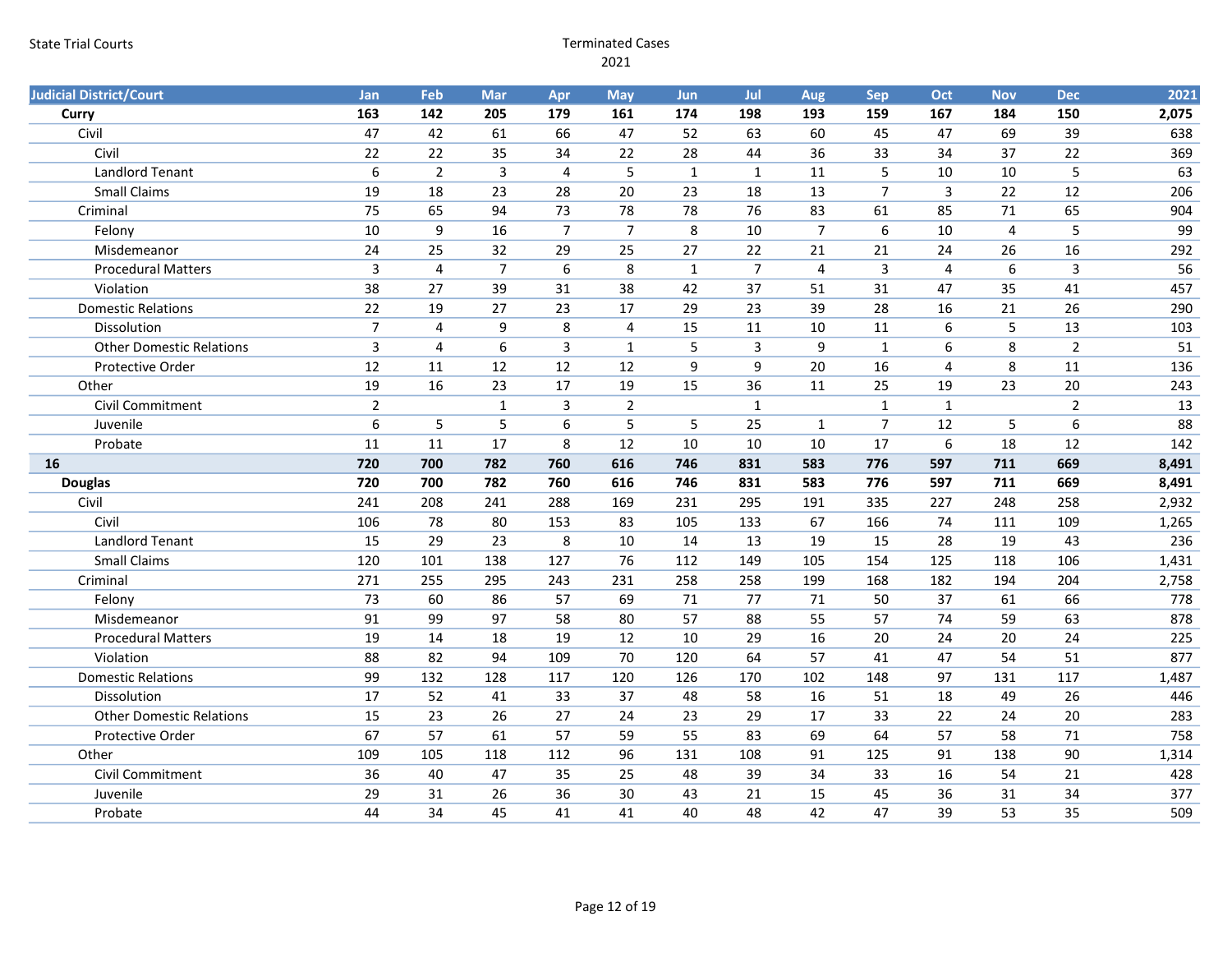| <b>Judicial District/Court</b>  | <b>Jan</b>     | Feb                     | Mar          | Apr            | <b>May</b>     | <b>Jun</b>     | Jul              | Aug            | Sep              | Oct            | <b>Nov</b>     | <b>Dec</b>           | 2021       |
|---------------------------------|----------------|-------------------------|--------------|----------------|----------------|----------------|------------------|----------------|------------------|----------------|----------------|----------------------|------------|
| 17                              | 394            | 416                     | 543          | 542            | 492            | 624            | 470              | 539            | 452              | 433            | 473            | 328                  | 5,706      |
| Lincoln                         | 394            | 416                     | 543          | 542            | 492            | 624            | 470              | 539            | 452              | 433            | 473            | 328                  | 5,706      |
| Civil                           | 51             | 88                      | 98           | 115            | 76             | 122            | 63               | 101            | 108              | 86             | 108            | 48                   | 1,064      |
| Civil                           | 25             | 51                      | 54           | 69             | 51             | 80             | 42               | 48             | 66               | 44             | 46             | 24                   | 600        |
| <b>Landlord Tenant</b>          | 9              | $6\phantom{1}$          | 14           | 6              | $\mathbf{1}$   | $\overline{4}$ | 5                | 9              | 14               | 12             | 11             | 11                   | 102        |
| <b>Small Claims</b>             | 17             | 31                      | 30           | 40             | 24             | 38             | 16               | 44             | 28               | 30             | 51             | 13                   | 362        |
| Criminal                        | 267            | 263                     | 352          | 312            | 312            | 398            | 337              | 332            | 278              | 262            | 278            | 207                  | 3,598      |
| Felony                          | 29             | 35                      | 51           | 33             | 33             | 36             | 33               | 29             | 34               | 29             | 34             | 33                   | 409        |
| Misdemeanor                     | 83             | 77                      | 104          | 82             | 94             | 120            | 96               | 83             | 77               | 78             | 83             | 66                   | 1,043      |
| <b>Procedural Matters</b>       | 11             | 14                      | 14           | $\overline{7}$ | 9              | 13             | 14               | 18             | 8                | 8              | 11             | 14                   | 141        |
| Violation                       | 144            | 137                     | 183          | 190            | 176            | 229            | 194              | 202            | 159              | 147            | 150            | 94                   | 2,005      |
| <b>Domestic Relations</b>       | 33             | 37                      | 48           | 66             | 60             | 61             | 44               | 66             | 45               | 51             | 59             | 49                   | 619        |
| Dissolution                     | 10             | 14                      | 18           | 26             | 31             | 22             | 13               | 20             | 20               | 24             | 19             | $\overline{7}$       | 224        |
| <b>Other Domestic Relations</b> | 6              | 10                      | 10           | 10             | 8              | 8              | $\boldsymbol{6}$ | 13             | $\boldsymbol{6}$ | 11             | 12             | 9                    | 109        |
| Protective Order                | 17             | 13                      | 20           | 30             | 21             | 31             | 25               | 33             | 19               | 16             | 28             | 33                   | 286        |
| Other                           | 43             | 28                      | 45           | 49             | 44             | 43             | 26               | 40             | 21               | 34             | 28             | 24                   | 425        |
| Civil Commitment                | 4              | $\overline{\mathbf{4}}$ | 6            | 6              | $\overline{7}$ | 10             | $\mathbf{1}$     | 5              | 5                | 5              | $\overline{4}$ | 4                    | 61         |
| Juvenile                        | 16             | $\overline{7}$          | 11           | 21             | 13             | 8              | 6                | 14             | 6                | 6              | 3              | 6                    | 117        |
| Probate                         | 23             | 17                      | 28           | 22             | 24             | 25             | 19               | 21             | 10               | 23             | 21             | 14                   | 247        |
| 18                              | 600            | 305                     | 514          | 556            | 616            | 717            | 777              | 747            | 756              | 712            | 554            | 468                  | 7,322      |
| Clatsop                         | 600            | 305                     | 514          | 556            | 616            | 717            | 777              | 747            | 756              | 712            | 554            | 468                  | 7,322      |
| Civil                           | 185            | 82                      | 91           | 103            | 92             | 73             | 102              | 88             | 89               | 81             | 96             | 104                  | 1,186      |
| Civil                           | 66             | 50                      | 46           | 51             | 46             | 43             | 53               | 46             | 53               | 40             | 42             | 38                   | 574        |
| Landlord Tenant                 | 8              | 10                      | $\mathbf{3}$ | 5              | $\overline{2}$ | 5              | $\overline{7}$   | 8              | $\boldsymbol{6}$ | $\overline{4}$ | 5              | 13                   | 76         |
| <b>Small Claims</b>             | 111            | 22                      | 42           | 47             | 44             | 25             | 42               | 34             | 30               | 37             | 49             | 53                   | 536        |
| Criminal                        | 327            | 171                     | 329          | 382            | 474            | 585            | 596              | 588            | 604              | 489            | 374            | 290                  | 5,209      |
| Felony                          | 22             | 18                      | 23           | 20             | 15             | 22             | 30               | 10             | 12               | 21             | 18             | 18                   | 229        |
| Misdemeanor                     | 76             | 45                      | 68           | 51             | 59             | 77             | 52               | 61             | 64               | 44             | 63             | 38                   | 698        |
| <b>Procedural Matters</b>       | $\overline{3}$ | $\overline{3}$          | 8            | 8              | $\overline{4}$ | 10             | 5                | 3              | $\overline{2}$   | $\mathbf{1}$   | 9              | $\overline{2}$       | 58         |
| Violation                       | 226            | 105                     | 230          | 303            | 396            | 476            | 509              | 514            | 526              | 423            | 284            | 232                  | 4,224      |
| <b>Domestic Relations</b>       | 58             | 35                      | 51           | 35             | 21             | 27             | 42               | 39             | 34               | 39             | 35             | 39                   | 455        |
| Dissolution                     | 21             | 10                      | 15           | 12             | 9              | 10             | 14               | 15             | $6\phantom{1}$   | 15             | 10             | 16                   | 153        |
| <b>Other Domestic Relations</b> |                |                         |              | 10             | $\overline{2}$ | $\overline{4}$ | 9                | $\overline{4}$ | $\overline{7}$   | 9              | 6              | 6                    | 100        |
|                                 | 15             | 14                      | 14           |                |                |                |                  |                |                  |                |                |                      |            |
| Protective Order                | 22             | 11                      | 22           | 13             | 10             | 13             | 19               | 20             | 21               | 15             | 19             | 17                   | 202        |
| Other                           | 30             | 17                      | 43           | 36             | 29             | 32             | 37               | 32             | 29               | 103            | 49             | 35                   | 472        |
| Civil Commitment                | 3              | 4                       | 6            | 5              | $\overline{7}$ | $\overline{4}$ | $\mathbf{1}$     | $\overline{2}$ | $\overline{3}$   | $\overline{4}$ | $\mathbf{1}$   | $\overline{2}$       | 42         |
| Juvenile<br>Probate             | 12<br>15       | 4                       | 18<br>19     | 18<br>13       | 11             | 5<br>23        | 12<br>24         | 14<br>16       | 5<br>21          | 9<br>90        | 12<br>36       | $\overline{3}$<br>30 | 123<br>307 |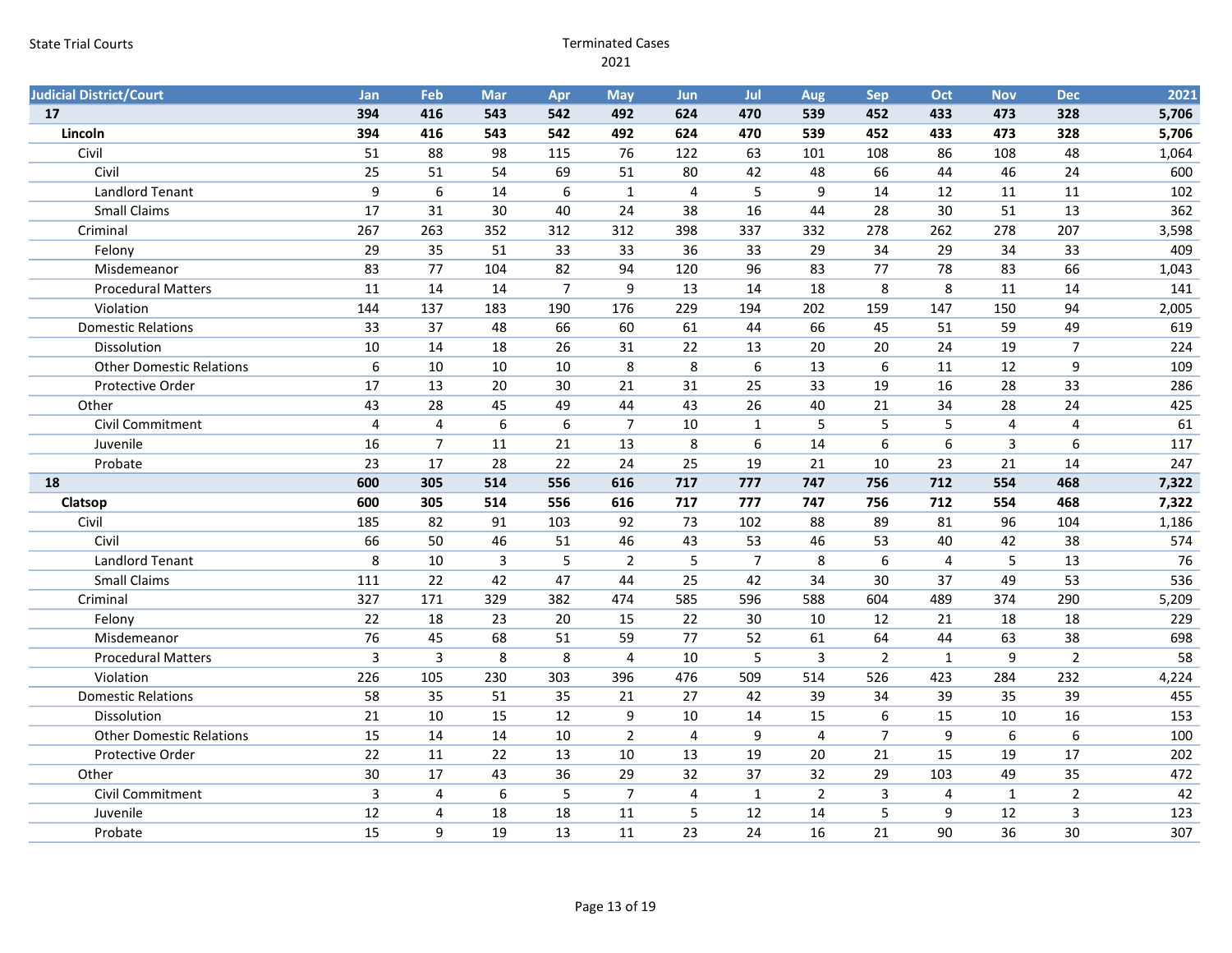| <b>Judicial District/Court</b>  | <b>Jan</b>     | Feb            | Mar                     | Apr            | <b>May</b>     | <b>Jun</b>     | Jul            | Aug              | Sep            | Oct            | <b>Nov</b>       | <b>Dec</b>     | 2021   |
|---------------------------------|----------------|----------------|-------------------------|----------------|----------------|----------------|----------------|------------------|----------------|----------------|------------------|----------------|--------|
| 19                              | 273            | 221            | 259                     | 219            | 207            | 209            | 238            | 224              | 229            | 214            | 292              | 192            | 2,777  |
| Columbia                        | 273            | 221            | 259                     | 219            | 207            | 209            | 238            | 224              | 229            | 214            | 292              | 192            | 2,777  |
| Civil                           | 86             | 72             | 87                      | 81             | 83             | 81             | 95             | 68               | 83             | 65             | 84               | 47             | 932    |
| Civil                           | 55             | 40             | 59                      | 54             | 60             | 54             | 69             | 43               | 54             | 45             | 42               | 29             | 604    |
| <b>Landlord Tenant</b>          | 5              | $\overline{7}$ | $\overline{\mathbf{3}}$ | $\overline{3}$ | $\overline{2}$ | $\overline{4}$ | $\overline{4}$ | $\overline{2}$   | 9              | 8              | 16               | $6\phantom{1}$ | 69     |
| <b>Small Claims</b>             | 26             | 25             | 25                      | 24             | 21             | 23             | 22             | 23               | 20             | 12             | 26               | 12             | 259    |
| Criminal                        | 72             | 89             | 82                      | 70             | 58             | 63             | 84             | 81               | 71             | 63             | 72               | 78             | 883    |
| Felony                          | 21             | 23             | 27                      | 20             | 11             | 20             | 31             | 16               | 19             | 12             | 21               | 18             | 239    |
| Misdemeanor                     | 34             | 39             | 31                      | 28             | 29             | 32             | 35             | 43               | 26             | 39             | 24               | 24             | 384    |
| <b>Procedural Matters</b>       | $\overline{4}$ | 11             | 13                      | 16             | 16             | $\overline{7}$ | 13             | 16               | 22             | 10             | 21               | 15             | 164    |
| Violation                       | 13             | 16             | 11                      | 6              | $\overline{2}$ | $\overline{4}$ | 5              | $\boldsymbol{6}$ | $\overline{4}$ | $\overline{2}$ | $\boldsymbol{6}$ | 21             | 96     |
| <b>Domestic Relations</b>       | 65             | 38             | 41                      | 41             | 52             | 38             | 40             | 49               | 40             | 43             | 56               | 39             | 542    |
| Dissolution                     | 22             | 14             | 23                      | 12             | 29             | 9              | 8              | 16               | 14             | 12             | 23               | 17             | 199    |
| <b>Other Domestic Relations</b> | 20             | $\overline{7}$ | 8                       | 12             | 13             | 12             | 11             | 12               | 8              | 10             | 16               | $6\phantom{1}$ | 135    |
| Protective Order                | 23             | 17             | 10                      | 17             | 10             | 17             | 21             | 21               | 18             | 21             | 17               | 16             | 208    |
| Other                           | 50             | 22             | 49                      | 27             | 14             | 27             | 19             | 26               | 35             | 43             | 80               | 28             | 420    |
| Civil Commitment                | 17             | $\mathbf{1}$   | 4                       | 11             | $\overline{4}$ | 12             | 5              | 9                | $\overline{2}$ |                | $\overline{3}$   | $11\,$         | 79     |
| Juvenile                        | 18             | 9              | 9                       | 8              | 6              | $\overline{4}$ | 6              | 9                | $\overline{4}$ | $\overline{7}$ | 10               | $\mathbf{1}$   | 91     |
| Probate                         | 15             | 12             | 36                      | 8              | $\overline{4}$ | 11             | 8              | 8                | 29             | 36             | 67               | 16             | 250    |
| 20                              | 1,809          | 1,583          | 1,978                   | 1,904          | 1,582          | 1,921          | 1,959          | 2,048            | 2,185          | 1,683          | 2,040            | 1,749          | 22,441 |
| Washington                      | 1,809          | 1,583          | 1,978                   | 1,904          | 1,582          | 1,921          | 1,959          | 2,048            | 2,185          | 1,683          | 2,040            | 1,749          | 22,441 |
| Civil                           | 641            | 710            | 867                     | 773            | 634            | 828            | 878            | 724              | 757            | 654            | 897              | 764            | 9,127  |
| Civil                           | 414            | 483            | 608                     | 549            | 483            | 564            | 623            | 418              | 489            | 395            | 561              | 476            | 6,063  |
| <b>Landlord Tenant</b>          | 29             | 23             | 39                      | 39             | 35             | 31             | 37             | 57               | 43             | 76             | 97               | 115            | 621    |
| <b>Small Claims</b>             | 198            | 204            | 220                     | 185            | 116            | 233            | 218            | 249              | 225            | 183            | 239              | 173            | 2,443  |
| Criminal                        | 596            | 461            | 571                     | 579            | 495            | 562            | 605            | 708              | 834            | 558            | 581              | 460            | 7,010  |
| Felony                          | 198            | 135            | 147                     | 166            | 133            | 183            | 199            | 214              | 234            | 179            | 178              | 147            | 2,113  |
| Misdemeanor                     | 319            | 236            | 314                     | 280            | 250            | 272            | 309            | 356              | 499            | 302            | 302              | 239            | 3,678  |
| <b>Procedural Matters</b>       | 48             | 55             | 72                      | 81             | 76             | 75             | 57             | 83               | 63             | 59             | 72               | 63             | 804    |
| Violation                       | 31             | 35             | 38                      | 52             | 36             | 32             | 40             | 55               | 38             | 18             | 29               | 11             | 415    |
| <b>Domestic Relations</b>       | 382            | 254            | 307                     | 392            | 294            | 283            | 288            | 469              | 402            | 332            | 348              | 334            | 4,085  |
| Dissolution                     | 207            | 131            | 151                     | 199            | 138            | 139            | 125            | 263              | 157            | 167            | 173              | 172            | 2,022  |
| <b>Other Domestic Relations</b> | 89             | 55             | 59                      | 96             | 49             | 34             | 63             | 107              | 122            | 55             | 76               | 75             | 880    |
| Protective Order                | 86             | 68             | 97                      | 97             | 107            | 110            | 100            | 99               | 123            | 110            | 99               | 87             | 1,183  |
|                                 |                |                |                         |                |                |                |                |                  |                |                |                  |                |        |
| Other                           | 190            | 158            | 233                     | 160            | 159            | 248            | 188            | 147              | 192            | 139            | 214              | 191            | 2,219  |
| Civil Commitment                | 75             | 54             | 74                      | 52             | 51             | 79             | 46             | 51               | 75             | 38             | 61               | 35             | 691    |
| Juvenile                        | 57             | 40             | 53                      | 46             | 55             | 50             | 55             | 50               | 35             | 38             | 45               | 27             | 551    |
| Probate                         | 58             | 64             | 106                     | 62             | 53             | 119            | 87             | 46               | 82             | 63             | 108              | 129            | 977    |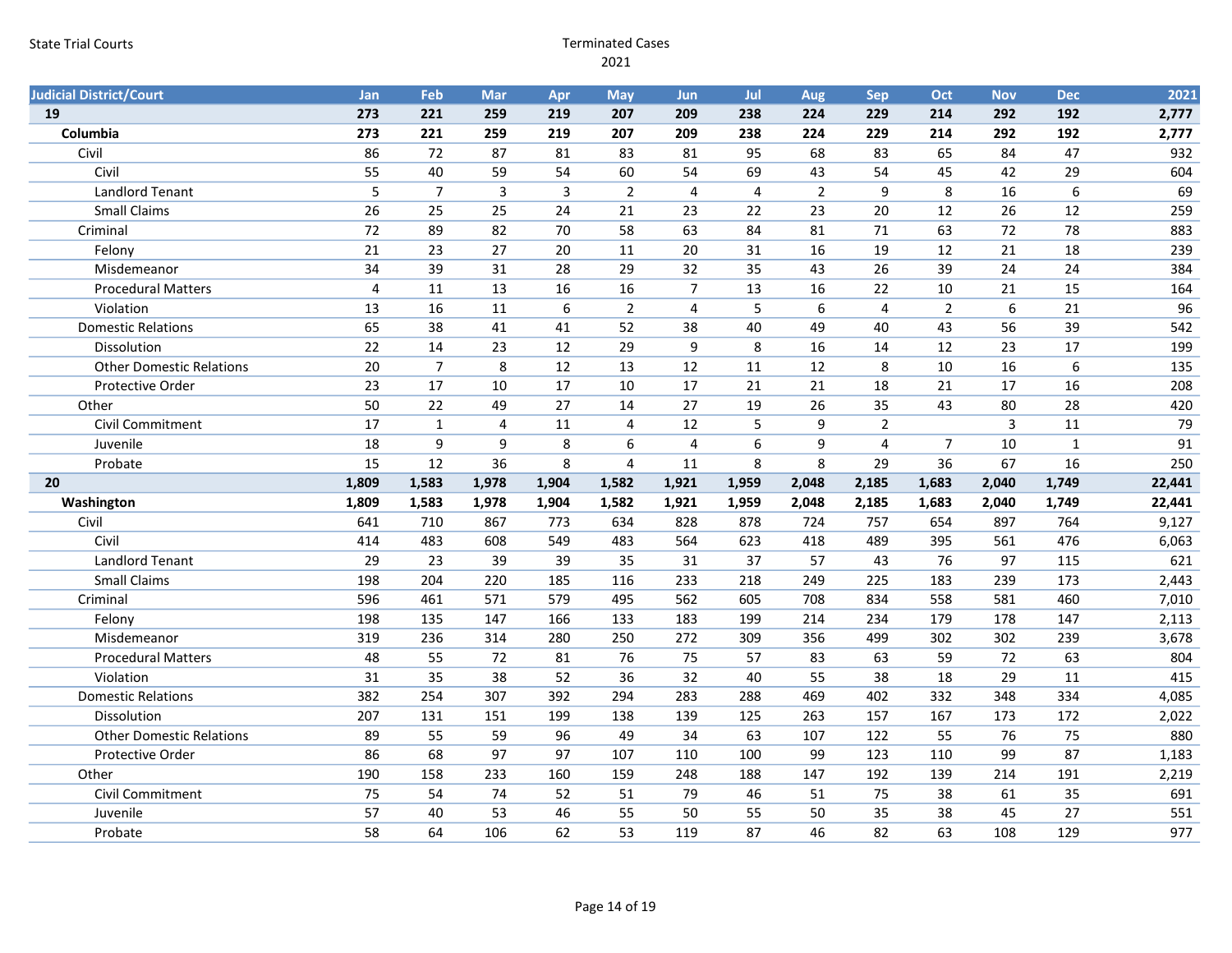| <b>Judicial District/Court</b>  | <b>Jan</b>     | Feb               | Mar              | Apr                     | <b>May</b>              | <b>Jun</b>              | Jul                 | Aug                 | <b>Sep</b>     | Oct                     | <b>Nov</b>     | <b>Dec</b>           | 2021                  |
|---------------------------------|----------------|-------------------|------------------|-------------------------|-------------------------|-------------------------|---------------------|---------------------|----------------|-------------------------|----------------|----------------------|-----------------------|
| 21                              | 535            | 422               | 494              | 533                     | 488                     | 516                     | 414                 | 525                 | 426            | 444                     | 456            | 521                  | 5,774                 |
| <b>Benton</b>                   | 535            | 422               | 494              | 533                     | 488                     | 516                     | 414                 | 525                 | 426            | 444                     | 456            | 521                  | 5,774                 |
| Civil                           | 121            | 105               | 159              | 132                     | 112                     | 96                      | 109                 | 124                 | 124            | 113                     | 123            | 123                  | 1,441                 |
| Civil                           | 61             | 50                | 74               | 63                      | 53                      | 43                      | 70                  | 51                  | 35             | 49                      | 45             | 51                   | 645                   |
| <b>Landlord Tenant</b>          | $\mathbf{1}$   | 10                | $\boldsymbol{6}$ | 5                       | 5                       | $\overline{4}$          | $6\,$               | 23                  | 11             | 12                      | 12             | 14                   | 109                   |
| <b>Small Claims</b>             | 59             | 45                | 79               | 64                      | 54                      | 49                      | 33                  | 50                  | 78             | 52                      | 66             | 58                   | 687                   |
| Criminal                        | 326            | 239               | 232              | 316                     | 286                     | 332                     | 251                 | 313                 | 244            | 271                     | 260            | 333                  | 3,403                 |
| Felony                          | 18             | 26                | 17               | 40                      | 20                      | 22                      | 17                  | 28                  | 24             | 32                      | 17             | 20                   | 281                   |
| Misdemeanor                     | 47             | 65                | 60               | 96                      | 93                      | 101                     | 114                 | 95                  | 64             | 56                      | 88             | 86                   | 965                   |
| <b>Procedural Matters</b>       | 9              | 5                 | 13               | 12                      | 11                      | 12                      | 8                   | 10                  | 10             | $\overline{7}$          | 8              | 6                    | 111                   |
| Violation                       | 252            | 143               | 142              | 168                     | 162                     | 197                     | 112                 | 180                 | 146            | 176                     | 147            | 221                  | 2,046                 |
| <b>Domestic Relations</b>       | 43             | 34                | 48               | 47                      | 48                      | 46                      | 36                  | 48                  | 29             | 33                      | 40             | 46                   | 498                   |
| Dissolution                     | 22             | 17                | 26               | 24                      | 22                      | 19                      | 16                  | 26                  | 12             | 13                      | 18             | 17                   | 232                   |
| <b>Other Domestic Relations</b> | $\overline{7}$ | $\overline{7}$    | 14               | 16                      | $\boldsymbol{6}$        | $\boldsymbol{9}$        | $\bf 8$             | $\overline{7}$      | 8              | $\overline{\mathbf{4}}$ | 5              | 8                    | 99                    |
| Protective Order                | 14             | 10                | 8                | $\overline{7}$          | 20                      | 18                      | 12                  | 15                  | 9              | 16                      | 17             | 21                   | 167                   |
| Other                           | 45             | 44                | 55               | 38                      | 42                      | 42                      | 18                  | 40                  | 29             | 27                      | 33             | 19                   | 432                   |
| Civil Commitment                | 13             | 9                 | 27               | 15                      | 16                      | 16                      | $\overline{2}$      | $\overline{2}$      |                | $\mathbf{1}$            |                | $\overline{2}$       | 103                   |
| Juvenile                        | 12             | 15                | 9                | 6                       | 10                      | 5                       | 5                   | 12                  | 11             | 12                      | 3              | $\overline{3}$       | 103                   |
|                                 |                |                   |                  |                         |                         |                         |                     |                     |                |                         |                |                      |                       |
| Probate                         | 20             | 20                | 19               | 17                      | 16                      | 21                      | 11                  | 26                  | 18             | 14                      | 30             | 14                   | 226                   |
| 22                              | 419            | 492               | 599              | 585                     | 607                     | 601                     | 762                 | 607                 | 665            | 601                     | 621            | 682                  | 7,241                 |
| <b>Crook</b>                    | 203            | 232               | 299              | 279                     | 286                     | 272                     | 312                 | 215                 | 297            | 276                     | 246            | 272                  | 3,189                 |
| Civil                           | 47             | 26                | 47               | 31                      | 48                      | 53                      | 36                  | 50                  | 41             | 56                      | 44             | 42                   | 521                   |
| Civil                           | 19             | 18                | 30               | 18                      | 25                      | 28                      | 15                  | 22                  | 23             | 35                      | 20             | 20                   | 273                   |
| <b>Landlord Tenant</b>          | 5              | 3                 | $\overline{2}$   | $\overline{\mathbf{4}}$ | $\overline{\mathbf{4}}$ | $\overline{\mathbf{4}}$ | $\boldsymbol{6}$    | $\overline{7}$      | $\overline{4}$ | 5                       | $\overline{2}$ | $\overline{2}$       | 48                    |
| <b>Small Claims</b>             | 23             | 5                 | 15               | 9                       | 19                      | 21                      | 15                  | 21                  | 14             | 16                      | 22             | 20                   | 200                   |
| Criminal                        | 115            | 166               | 201              | 205                     | 195                     | 172                     | 235                 | 123                 | 208            | 190                     | 164            | 178                  | 2,152                 |
| Felony                          | 10             | 23                | 26               | 18                      | 12                      | 22                      | 21                  | 12                  | 12             | 18                      | 11             | 14                   | 199                   |
| Misdemeanor                     | 27             | 60                | 65               | 53                      | 60                      | 50                      | 70                  | 38                  | 51             | 59                      | 61             | 68                   | 662                   |
| <b>Procedural Matters</b>       | 5              | $\mathbf{1}$      | 8                | 6                       | 8                       | 5                       | 10                  | 6                   | $\overline{7}$ | $\overline{4}$          | $\overline{4}$ | 9                    | 73                    |
| Violation                       | 73             | 82                | 102              | 128                     | 115                     | 95                      | 134                 | 67                  | 138            | 109                     | 88             | 87                   | 1,218                 |
| <b>Domestic Relations</b>       | 23             | 30                | 32               | 25                      | 23                      | 29                      | 27                  | 26                  | 28             | 20                      | 24             | 36                   | 323                   |
| Dissolution                     | $\overline{9}$ | $\overline{7}$    | 9                | 9                       | 11                      | 8                       | $\overline{4}$      | $\boldsymbol{6}$    | 8              | $\overline{\mathbf{4}}$ | 10             | 14                   | 99                    |
| <b>Other Domestic Relations</b> | 6              | $11\,$            | 8                | $\overline{\mathbf{4}}$ | $\mathsf 3$             | $11\,$                  | $10\,$              | 5                   | 9              | 5                       | $\overline{7}$ | 9                    | 88                    |
| Protective Order                | 8              | 12                | 15               | 12                      | 9                       | 10                      | 13                  | 15                  | 11             | 11                      | $\overline{7}$ | 13                   | 136                   |
| Other                           | 18             | 10                | 19               | 18                      | 20                      | 18                      | 14                  | 16                  | 20             | 10                      | 14             | 16                   | 193                   |
| Civil Commitment                |                | $\mathbf{1}$      | $\mathbf{1}$     | 3                       | $\overline{2}$          | $\overline{2}$          | $\overline{2}$      |                     | 3              | $\mathbf{1}$            | $\overline{2}$ | $\mathbf{1}$         | 18                    |
| Juvenile<br>Probate             | 8<br>10        | 8<br>$\mathbf{1}$ | 12<br>$6\,$      | 10<br>5                 | 10<br>8                 | 8<br>8                  | 5<br>$\overline{7}$ | 9<br>$\overline{7}$ | 6<br>11        | 6<br>$\overline{3}$     | 6<br>6         | 10<br>$\overline{5}$ | 98<br>$\overline{77}$ |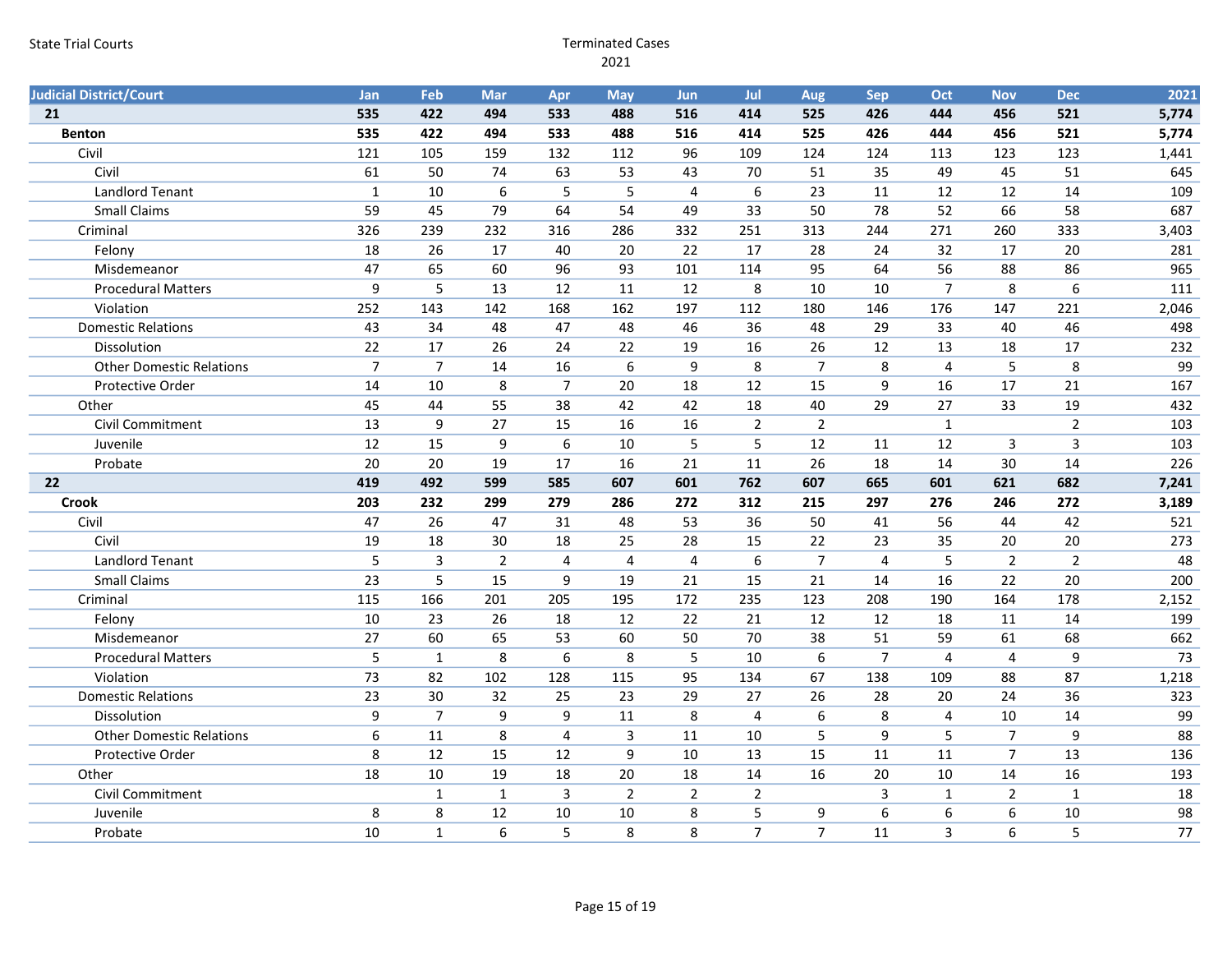| <b>Judicial District/Court</b>  | Jan                     | Feb                     | Mar            | Apr            | <b>May</b>     | <b>Jun</b>              | Jul            | Aug            | Sep                     | Oct            | <b>Nov</b>     | <b>Dec</b>     | 2021  |
|---------------------------------|-------------------------|-------------------------|----------------|----------------|----------------|-------------------------|----------------|----------------|-------------------------|----------------|----------------|----------------|-------|
| Jefferson                       | 216                     | 260                     | 300            | 306            | 321            | 329                     | 450            | 392            | 368                     | 325            | 375            | 410            | 4,052 |
| Civil                           | 25                      | 47                      | 43             | 61             | 31             | 40                      | 39             | 45             | 29                      | 40             | 61             | 43             | 504   |
| Civil                           | 16                      | 33                      | 27             | 29             | 18             | 25                      | 15             | 25             | 12                      | 22             | 30             | 21             | 273   |
| <b>Landlord Tenant</b>          | $\overline{2}$          | $\overline{2}$          | $\overline{2}$ | 3              | $\mathbf{1}$   | 3                       | 5              | 6              | $\overline{2}$          | $\overline{7}$ | 9              | 6              | 48    |
| <b>Small Claims</b>             | $\overline{7}$          | 12                      | 14             | 29             | 12             | 12                      | 19             | 14             | 15                      | 11             | 22             | 16             | 183   |
| Criminal                        | 158                     | 181                     | 218            | 211            | 258            | 256                     | 365            | 314            | 296                     | 255            | 286            | 328            | 3,126 |
| Felony                          | 19                      | 18                      | 12             | 14             | 24             | 24                      | 26             | 11             | 19                      | 18             | 24             | 25             | 234   |
| Misdemeanor                     | 27                      | 34                      | 51             | 41             | 41             | 40                      | 55             | 52             | 34                      | 36             | 46             | 45             | 502   |
| <b>Procedural Matters</b>       | 8                       | $\boldsymbol{6}$        | 8              | $\overline{2}$ | 11             | $\overline{\mathbf{3}}$ | 6              | 12             | $\overline{\mathbf{3}}$ | 8              | $\overline{3}$ | 5              | 75    |
| Violation                       | 104                     | 123                     | 147            | 154            | 182            | 189                     | 278            | 239            | 240                     | 193            | 213            | 253            | 2,315 |
| <b>Domestic Relations</b>       | 16                      | 15                      | 29             | 25             | 22             | 24                      | 27             | 25             | 33                      | 25             | 17             | 21             | 279   |
| Dissolution                     | 5                       | 8                       | 11             | 12             | 5              | 9                       | $\overline{7}$ | $\overline{7}$ | 10                      | 9              | $\overline{4}$ | 11             | 98    |
| <b>Other Domestic Relations</b> | $\overline{3}$          | 3                       | $\mathsf{3}$   | 5              | 5              | $\overline{2}$          | $\overline{2}$ | 6              | 6                       | 6              | 5              | $\overline{3}$ | 49    |
| <b>Protective Order</b>         | 8                       | $\overline{\mathbf{4}}$ | 15             | 8              | 12             | 13                      | 18             | 12             | 17                      | 10             | 8              | $\overline{7}$ | 132   |
| Other                           | 17                      | 17                      | 10             | 9              | 10             | $9\,$                   | 19             | $\bf 8$        | $10\,$                  | 5              | 11             | 18             | 143   |
| Civil Commitment                | $\overline{2}$          | $\mathbf 1$             |                | 3              |                |                         | $\mathbf{1}$   | $\overline{2}$ | $\mathbf{1}$            | $\mathbf{1}$   | $\mathbf{1}$   | $\mathbf 1$    | 13    |
| Juvenile                        | 10                      | 13                      | 6              | $\mathbf{1}$   | 6              | 3                       | 11             | 5              | 6                       | $\overline{2}$ | $\overline{7}$ | 14             | 84    |
| Probate                         | 5                       | 3                       | 4              | 5              | $\overline{4}$ | 6                       | $\overline{7}$ | $\mathbf{1}$   | 3                       | $\overline{2}$ | $\mathbf{3}$   | $\overline{3}$ | 46    |
| 23                              | 647                     | 751                     | 808            | 762            | 723            | 769                     | 738            | 761            | 720                     | 705            | 810            | 845            | 9,039 |
| Linn                            | 647                     | 751                     | 808            | 762            | 723            | 769                     | 738            | 761            | 720                     | 705            | 810            | 845            | 9,039 |
| Civil                           | 236                     | 292                     | 351            | 313            | 286            | 329                     | 287            | 297            | 308                     | 303            | 318            | 316            | 3,636 |
| Civil                           | 129                     | 124                     | 133            | 137            | 98             | 122                     | 130            | 118            | 109                     | 87             | 114            | 105            | 1,406 |
| <b>Landlord Tenant</b>          | $\overline{\mathbf{4}}$ | 13                      | 9              | 12             | 11             | 10                      | 19             | 37             | 32                      | 35             | 29             | 25             | 236   |
| <b>Small Claims</b>             | 103                     | 155                     | 209            | 164            | 177            | 197                     | 138            | 142            | 167                     | 181            | 175            | 186            | 1,994 |
| Criminal                        | 256                     | 301                     | 301            | 260            | 288            | 269                     | 281            | 278            | 250                     | 252            | 308            | 216            | 3,260 |
| Felony                          | 58                      | 79                      | 89             | 81             | 87             | 75                      | 99             | 82             | 76                      | 70             | 75             | 58             | 929   |
| Misdemeanor                     | 59                      | 99                      | 80             | 65             | 88             | 95                      | 85             | 98             | 70                      | 80             | 95             | 71             | 985   |
| <b>Procedural Matters</b>       | 18                      | 14                      | 12             | 11             | 15             | 23                      | 13             | 19             | 16                      | 21             | 20             | 9              | 191   |
| Violation                       | 121                     | 109                     | 120            | 103            | 98             | 76                      | 84             | 79             | 88                      | 81             | 118            | 78             | 1,155 |
| <b>Domestic Relations</b>       | 90                      | 108                     | 80             | 130            | 89             | 112                     | 111            | 120            | 111                     | 99             | 110            | 91             | 1,251 |
| Dissolution                     | 33                      | 46                      | 27             | 57             | 47             | 46                      | 51             | 41             | 51                      | 41             | 47             | 34             | 521   |
| <b>Other Domestic Relations</b> | 24                      | 25                      | 20             | 33             | 18             | 21                      | 26             | 29             | 24                      | 30             | 29             | 27             | 306   |
| Protective Order                | 33                      | 37                      | 33             | 40             | 24             | 45                      | 34             | 50             | 36                      | 28             | 34             | 30             | 424   |
| Other                           |                         |                         | 76             |                | 60             | 59                      | 59             | 66             | 51                      | 51             | 74             | 222            | 892   |
|                                 | 65                      | 50                      |                | 59             |                |                         |                |                |                         |                |                |                |       |
| Civil Commitment                | 10                      | $\overline{7}$          | 11             | $\overline{7}$ | 11             | 10                      | 14             | 8              | 9                       | 8              | 18             | 14             | 127   |
| Juvenile                        | 21                      | 13                      | 21             | 22             | 20             | 16                      | 22             | 16             | 10                      | 15             | 15             | 175            | 366   |
| Probate                         | 34                      | 30                      | 44             | 30             | 29             | 33                      | 23             | 42             | 32                      | 28             | 41             | 33             | 399   |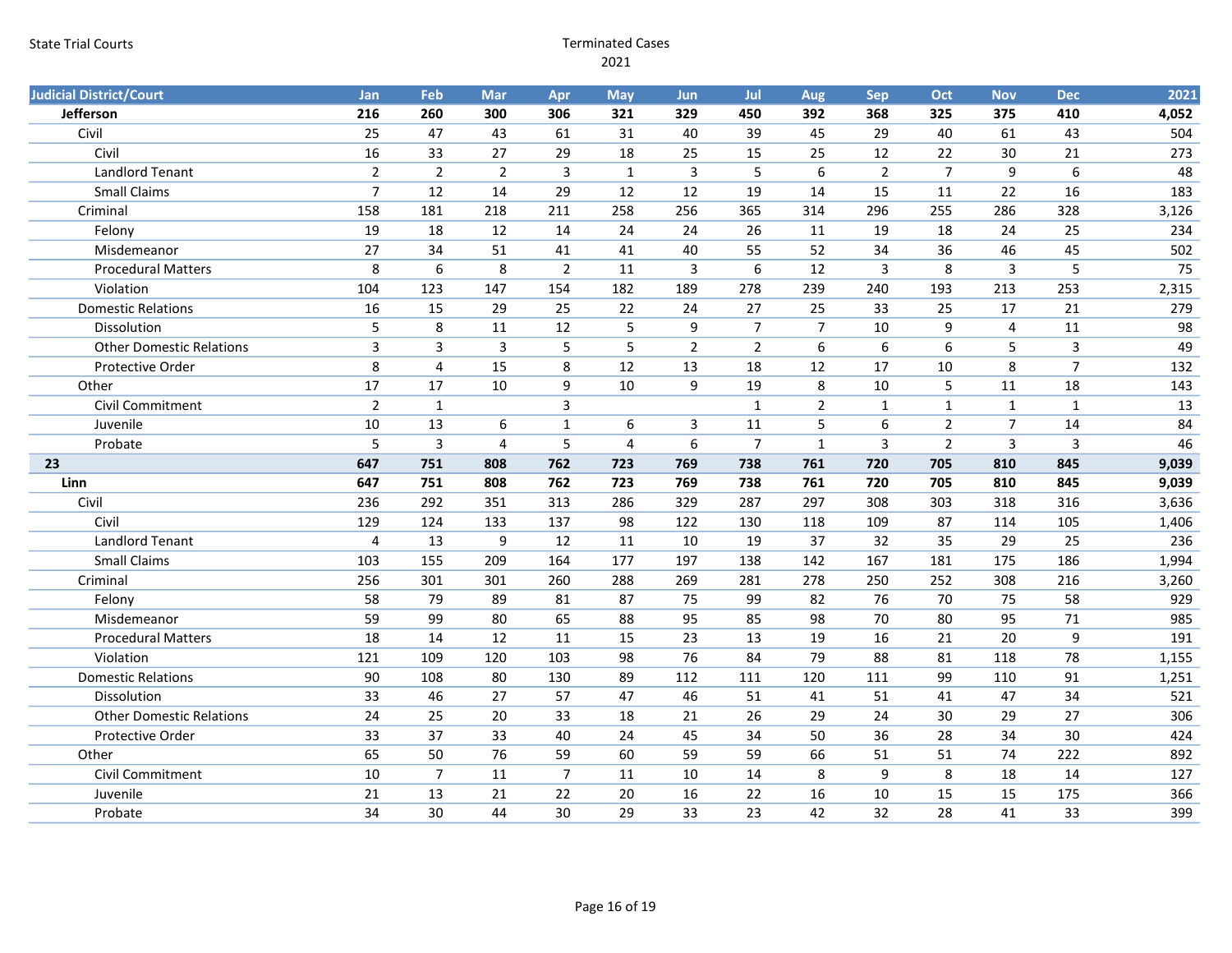| <b>Judicial District/Court</b>  | Jan              | Feb              | <b>Mar</b>              | Apr                     | <b>May</b>     | Jun            | Jul            | Aug              | <b>Sep</b>     | Oct            | <b>Nov</b>     | <b>Dec</b>              | 2021           |
|---------------------------------|------------------|------------------|-------------------------|-------------------------|----------------|----------------|----------------|------------------|----------------|----------------|----------------|-------------------------|----------------|
| 24                              | 83               | 55               | 90                      | 62                      | 63             | 75             | 73             | 71               | 64             | 43             | 79             | 72                      | 830            |
| Grant                           | 34               | 25               | 24                      | 21                      | 28             | 27             | 28             | 23               | 25             | 22             | 34             | 24                      | 315            |
| Civil                           | $\boldsymbol{6}$ | $\mathsf{3}$     | 6                       | 5                       | $\overline{7}$ | 10             | 6              | 6                | 8              | 5              | 12             | 3                       | 77             |
| Civil                           | 6                | $\overline{3}$   | 6                       | 5                       | $\overline{7}$ | 10             | 5              | 6                | 8              | 5              | 12             | 3                       | 76             |
| <b>Landlord Tenant</b>          |                  |                  |                         |                         |                |                | $\mathbf{1}$   |                  |                |                |                |                         | $\mathbf{1}$   |
| Criminal                        | 18               | 12               | 13                      | 12                      | 12             | 11             | 16             | 12               | 11             | 10             | 16             | 8                       | 151            |
| Felony                          | 12               | $\boldsymbol{9}$ | $\overline{\mathbf{4}}$ | $\overline{2}$          | $\overline{4}$ | $\mathbf{3}$   | 5              | $\overline{2}$   | $\mathbf{3}$   | $\mathsf{3}$   | 3              | $\overline{2}$          | 52             |
| Misdemeanor                     | $\boldsymbol{6}$ | $\mathbf{3}$     | 6                       | $\overline{7}$          | 5              | 5              | 9              | 8                | 6              | 4              | 9              | 4                       | 72             |
| <b>Procedural Matters</b>       |                  |                  | 3                       | 3                       | 3              | $\overline{2}$ | $\overline{2}$ | $\overline{2}$   |                | 3              | $\mathbf{1}$   |                         | 19             |
| Violation                       |                  |                  |                         |                         |                | $\mathbf{1}$   |                |                  | $\overline{2}$ |                | 3              | $\overline{2}$          | $\,8\,$        |
| <b>Domestic Relations</b>       | $\overline{7}$   | $\overline{7}$   | 4                       | $\overline{2}$          | $\overline{7}$ | 4              | 5              | 5                | 5              | 5              | 4              | 9                       | 64             |
| Dissolution                     | $\overline{4}$   | $\overline{2}$   | $\overline{4}$          |                         | $\overline{4}$ | $\overline{2}$ | $\overline{2}$ | $\overline{2}$   | $\mathbf 1$    | 4              | $\overline{2}$ | $6\phantom{1}$          | 33             |
| <b>Other Domestic Relations</b> | $\mathbf{1}$     |                  |                         | $\overline{2}$          | $\overline{2}$ | $\overline{2}$ | $\mathbf{1}$   |                  | $\mathbf{1}$   | $\mathbf{1}$   | $\overline{2}$ | $\mathbf{1}$            | 13             |
| Protective Order                | $\overline{2}$   | 5                |                         |                         | $\mathbf{1}$   |                | $\overline{2}$ | 3                | $\overline{3}$ |                |                | $\overline{2}$          | 18             |
| Other                           | $\mathbf{3}$     | $\mathbf{3}$     | $\mathbf{1}$            | $\overline{2}$          | $\overline{2}$ | $\overline{2}$ | $\mathbf{1}$   |                  | $\mathbf{1}$   | $\sqrt{2}$     | $\overline{2}$ | $\overline{\mathbf{4}}$ | 23             |
| Civil Commitment                |                  |                  |                         |                         | $\mathbf{1}$   | $\mathbf 1$    |                |                  |                | $\mathbf{1}$   |                | $\mathbf{1}$            | 4              |
| Juvenile                        | $\mathbf{3}$     | $\mathbf{3}$     | $\mathbf{1}$            | $\mathbf{1}$            | $\mathbf{1}$   | $\mathbf{1}$   | $\mathbf{1}$   |                  | $\mathbf{1}$   |                | $\overline{2}$ | $\overline{3}$          | 17             |
| Probate                         |                  |                  |                         | $\mathbf{1}$            |                |                |                |                  |                | $\mathbf{1}$   |                |                         | $\overline{2}$ |
| Harney                          | 49               | 30               | 66                      | 41                      | 35             | 48             | 45             | 48               | 39             | 21             | 45             | 48                      | 515            |
| Civil                           | 10               | 5                | 27                      | 5                       | 13             | 20             | 10             | 12               | 10             | 4              | 12             | 13                      | 141            |
| Civil                           | 10               | 4                | 27                      | 5                       | 13             | 20             | 10             | 12               | 10             | 4              | 12             | 13                      | 140            |
| Landlord Tenant                 |                  | $\mathbf{1}$     |                         |                         |                |                |                |                  |                |                |                |                         | 1              |
| Criminal                        | 25               | 15               | 29                      | 29                      | 13             | 21             | 18             | 20               | 21             | $\,8\,$        | 26             | 28                      | 253            |
| Felony                          | 11               | $\overline{2}$   | $\boldsymbol{6}$        |                         | 3              | $\overline{2}$ | $\overline{7}$ | $\overline{2}$   | $\mathbf{1}$   | $\overline{2}$ | $\overline{4}$ | $\mathbf{1}$            | 41             |
| Misdemeanor                     | 8                | 5                | 12                      | 12                      | $\overline{7}$ | 13             | $6\phantom{1}$ | 15               | 16             | 5              | 11             | 18                      | 128            |
| <b>Procedural Matters</b>       | $\overline{2}$   |                  | 3                       | $\overline{2}$          | 3              | $\overline{2}$ | 5              | 3                | $\mathbf{3}$   | $\mathbf{1}$   | $\overline{2}$ | $\boldsymbol{6}$        | 32             |
| Violation                       | $\overline{4}$   | 8                | 8                       | 15                      |                | 4              |                |                  | $\mathbf{1}$   |                | 9              | $\overline{3}$          | 52             |
| <b>Domestic Relations</b>       | $\,8\,$          | 10               | 8                       | 3                       | 4              | 5              | 12             | 10               | $\overline{5}$ | 6              | 5              | 5                       | 81             |
| Dissolution                     | 3                | $\overline{2}$   | $\mathbf 2$             |                         | $\mathbf{1}$   | $\mathbf{1}$   | 5              | $\overline{2}$   | $\overline{2}$ | 3              | $\mathbf{1}$   | $\overline{4}$          | 26             |
| <b>Other Domestic Relations</b> | $\mathbf{1}$     | $\overline{4}$   | $\mathbf{1}$            |                         |                | $\overline{3}$ | $\mathbf{1}$   | $\overline{2}$   |                |                | $\mathbf{1}$   |                         | 13             |
| Protective Order                | 4                | 4                | 5                       | 3                       | 3              | $\mathbf{1}$   | 6              | 6                | 3              | 3              | 3              | $\mathbf{1}$            | 42             |
| Other                           | $6\,$            |                  | $\overline{2}$          | $\overline{\mathbf{4}}$ | $\overline{5}$ | $\overline{2}$ | 5              | $\boldsymbol{6}$ | $\overline{3}$ | 3              | $\overline{2}$ | $\overline{2}$          | 40             |
| Civil Commitment                |                  |                  |                         |                         | $\mathbf 1$    | $\mathbf 1$    | $\mathbf 1$    | $\mathbf{1}$     |                |                |                |                         | $\overline{4}$ |
| Juvenile                        | $\boldsymbol{6}$ |                  | $\overline{2}$          | 4                       | $\overline{4}$ | $\mathbf{1}$   | $\overline{4}$ | 4                | $\overline{2}$ | 3              | $\overline{2}$ | $\mathbf{1}$            | 33             |
| Probate                         |                  |                  |                         |                         |                |                |                | $\mathbf{1}$     | $\mathbf{1}$   |                |                | $\mathbf{1}$            | $\overline{3}$ |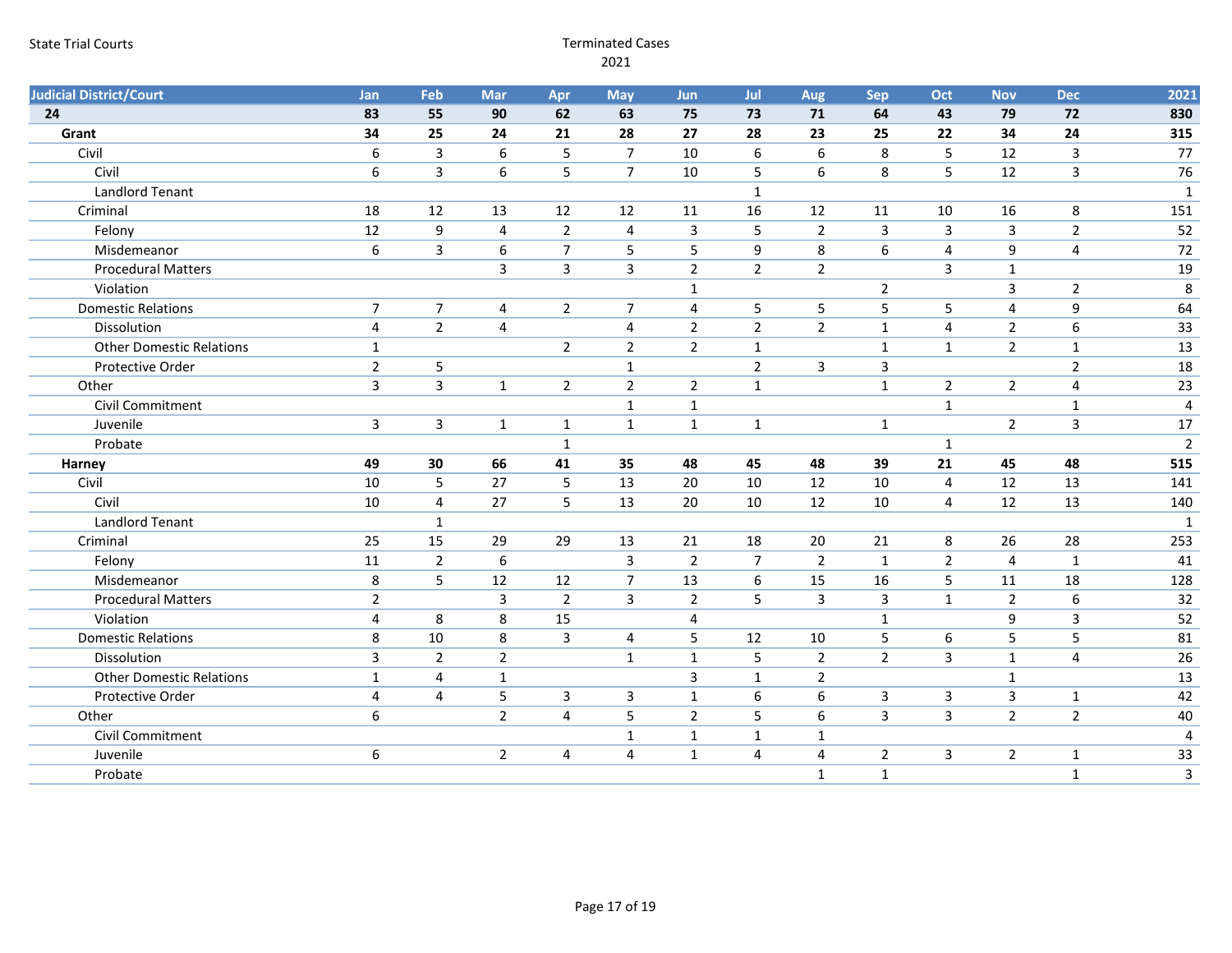| <b>Judicial District/Court</b>  | Jan              | Feb             | <b>Mar</b>              | Apr            | <b>May</b>       | Jun            | Jul             | Aug            | <b>Sep</b>     | Oct              | <b>Nov</b>       | <b>Dec</b>     | 2021  |
|---------------------------------|------------------|-----------------|-------------------------|----------------|------------------|----------------|-----------------|----------------|----------------|------------------|------------------|----------------|-------|
| 25                              | 699              | 568             | 737                     | 823            | 684              | 773            | 870             | 824            | 849            | 761              | 738              | 656            | 8,982 |
| Yamhill                         | 699              | 568             | 737                     | 823            | 684              | 773            | 870             | 824            | 849            | 761              | 738              | 656            | 8,982 |
| Civil                           | 153              | 123             | 151                     | 158            | 147              | 139            | 200             | 181            | 141            | 163              | 137              | 143            | 1,836 |
| Civil                           | 90               | 73              | 79                      | 106            | 84               | 66             | 99              | 107            | 74             | 75               | 60               | 82             | 995   |
| <b>Landlord Tenant</b>          | 9                | $6\phantom{1}6$ | 9                       | $\overline{4}$ | 13               | 11             | 10              | 15             | 13             | 13               | 21               | 15             | 139   |
| <b>Small Claims</b>             | 54               | 44              | 63                      | 48             | 50               | 62             | 91              | 59             | 54             | 75               | 56               | 46             | 702   |
| Criminal                        | 428              | 355             | 422                     | 517            | 420              | 508            | 535             | 524            | 564            | 494              | 490              | 392            | 5,649 |
| Felony                          | 59               | 49              | 40                      | 50             | 32               | 52             | 46              | 24             | 47             | 43               | 40               | 42             | 524   |
| Misdemeanor                     | 155              | 117             | 90                      | 111            | 82               | 91             | 98              | 80             | 88             | 95               | 80               | 77             | 1,164 |
| <b>Procedural Matters</b>       | 23               | 18              | 21                      | 26             | 18               | 15             | 29              | 11             | 21             | 23               | 29               | 9              | 243   |
| Violation                       | 191              | 171             | 271                     | 330            | 288              | 350            | 362             | 409            | 408            | 333              | 341              | 264            | 3,718 |
| <b>Domestic Relations</b>       | 66               | 56              | 109                     | 89             | 83               | 81             | 87              | 73             | 101            | 67               | 79               | 84             | 975   |
| Dissolution                     | 32               | 22              | 36                      | 42             | 36               | 34             | 38              | 26             | 39             | 25               | 33               | 31             | 394   |
| <b>Other Domestic Relations</b> | 12               | 12              | 24                      | 20             | 13               | 17             | 13              | 18             | 13             | 11               | 11               | 21             | 185   |
| Protective Order                | 22               | 22              | 49                      | 27             | 34               | 30             | 36              | 29             | 49             | 31               | 35               | 32             | 396   |
| Other                           | 52               | 34              | 55                      | 59             | 34               | 45             | 48              | 46             | 43             | 37               | 32               | 37             | 522   |
| Civil Commitment                | 16               | $6\,$           | 12                      | 11             | $\overline{7}$   | 10             | 6               | $\overline{7}$ | 12             | $\overline{4}$   | $6\,$            | 6              | 103   |
| Juvenile                        | 10               | 10              | 12                      | 13             | 8                | 9              | 21              | 20             | 11             | 8                | $\overline{7}$   | 12             | 141   |
| Probate                         | 26               | 18              | 31                      | 35             | 19               | 26             | 21              | 19             | 20             | 25               | 19               | 19             | 278   |
| 26                              | 73               | 73              | 68                      | 109            | 95               | 152            | 129             | 163            | 112            | 123              | 135              | 127            | 1,359 |
| Lake                            | 73               | 73              | 68                      | 109            | 95               | 152            | 129             | 163            | 112            | 123              | 135              | 127            | 1,359 |
| Civil                           | 9                | 19              | 16                      | 12             | 20               | 13             | 20              | 31             | 18             | 12               | 17               | 11             | 198   |
| Civil                           | $\overline{4}$   | $\,8\,$         | 8                       | 10             | $\overline{7}$   | 8              | 16              | 19             | 10             | 10               | 12               | $\,8\,$        | 120   |
| <b>Landlord Tenant</b>          | $\mathsf{3}$     | $\mathbf{1}$    |                         | $\overline{2}$ | $\overline{2}$   |                |                 | $\mathbf{1}$   |                | $\mathbf{1}$     |                  | $\overline{2}$ | 12    |
| <b>Small Claims</b>             | $\overline{2}$   | 10              | 8                       |                | 11               | 5              | $\overline{4}$  | 11             | 8              | $\mathbf{1}$     | 5                | $\mathbf{1}$   | 66    |
| Criminal                        | 48               | 39              | 40                      | 74             | 64               | 124            | 85              | 117            | 87             | 98               | 109              | 103            | 988   |
| Felony                          | 11               | 14              | 12                      | 10             | 9                | 13             | $\overline{7}$  | 6              | 9              | 9                | $\overline{7}$   | 9              | 116   |
| Misdemeanor                     | 13               | 12              | $\overline{7}$          | 20             | 13               | 26             | 12              | 11             | $\overline{7}$ | 12               | 22               | 12             | 167   |
| <b>Procedural Matters</b>       | $\mathbf 1$      |                 |                         | $\overline{2}$ | $\mathbf{1}$     | 5              |                 | $\overline{4}$ |                |                  | $\mathbf{1}$     | $\overline{4}$ | 18    |
| Violation                       | 23               | 13              | 21                      | 42             | 41               | 80             | 66              | 96             | $71\,$         | 77               | 79               | 78             | 687   |
| <b>Domestic Relations</b>       | 13               | 8               | $\boldsymbol{9}$        | 11             | 8                | 13             | 15              | 8              | 6              | $\boldsymbol{6}$ | $\boldsymbol{6}$ | 10             | 113   |
| Dissolution                     | 6                | $\mathsf{3}$    | $\overline{\mathbf{3}}$ | $\overline{4}$ |                  | 4              | 5               |                |                | 5                | $\overline{4}$   | $\overline{4}$ | 38    |
| <b>Other Domestic Relations</b> | $\mathbf{1}$     | $\overline{2}$  | 3                       |                | $\overline{2}$   | $\mathbf{1}$   | 4               | $\mathbf{1}$   |                |                  | $\mathbf{1}$     | $\mathbf 1$    | 16    |
| Protective Order                | $\boldsymbol{6}$ | 3               | 3                       | $\overline{7}$ | $\boldsymbol{6}$ | 8              | 6               | $\overline{7}$ | 6              | $\mathbf{1}$     | $\mathbf{1}$     | $\overline{5}$ | 59    |
| Other                           | 3                | $\overline{7}$  | 3                       | 12             | 3                | $\overline{2}$ | 9               | $\overline{7}$ | $\mathbf{1}$   | $\overline{7}$   | $\overline{3}$   | $\overline{3}$ | 60    |
| <b>Civil Commitment</b>         |                  |                 |                         |                |                  |                | $\overline{2}$  |                |                | $\overline{2}$   |                  |                | 4     |
| Juvenile                        | $\mathbf{1}$     | 4               | $\mathbf{1}$            | $\overline{7}$ |                  |                | $5\phantom{.0}$ | 4              |                | $\overline{2}$   |                  | $\mathbf{1}$   | 25    |
| Probate                         | $\overline{2}$   | 3               | $\overline{2}$          | 5              | $\overline{3}$   | $\overline{2}$ | $\overline{2}$  | $\overline{3}$ | $\mathbf{1}$   | $\overline{3}$   | 3                | $\overline{2}$ | 31    |